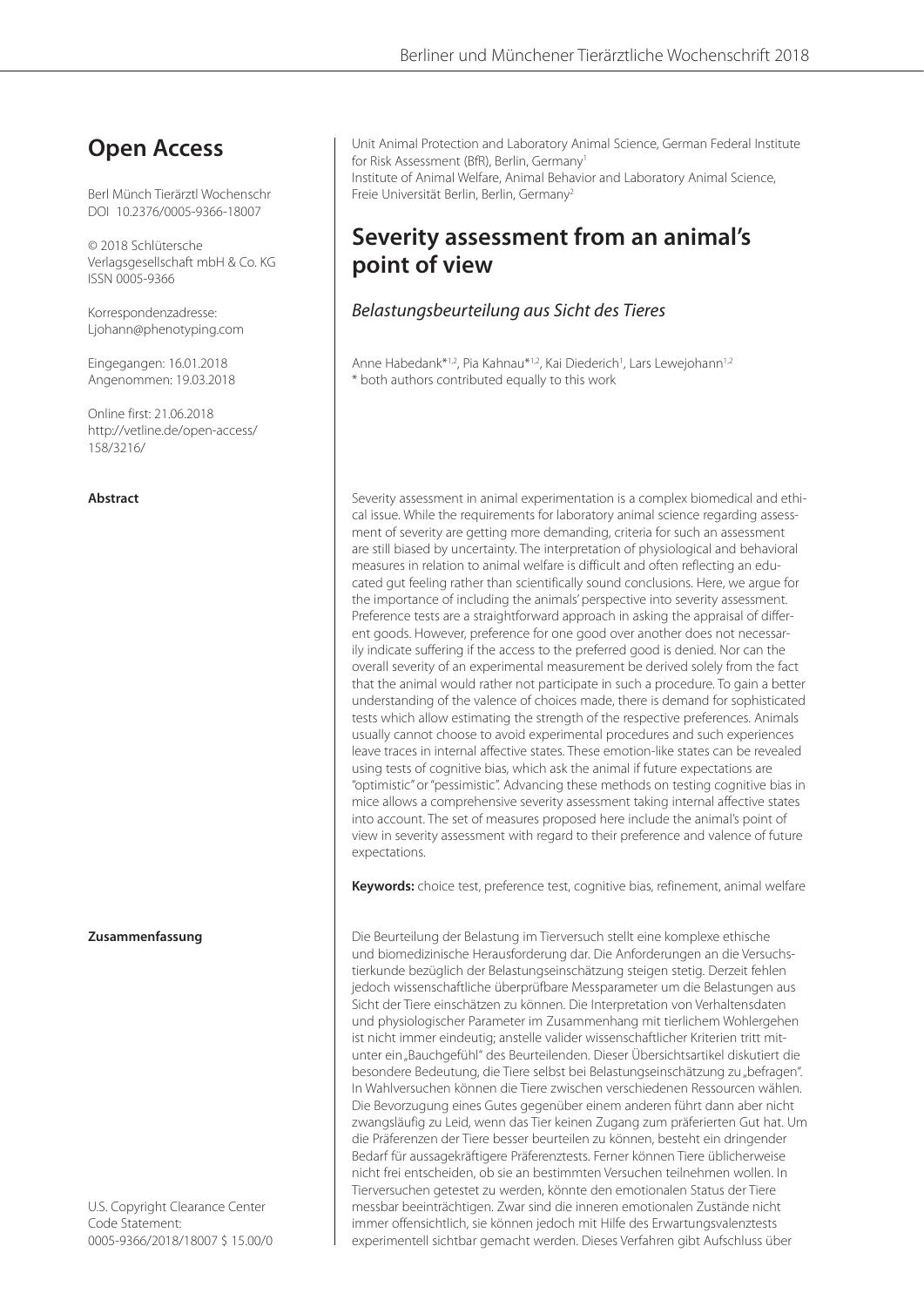die Erwartungshaltung der Tiere gegenüber zukünftigen Ereignissen, anthropomorph formuliert, ob sie die Zukunft eher "optimistisch" oder "pessimistisch" sehen. Eine Erweiterung dieses Erwartungsvalenztests für Mäuse könnte eine umfassendere Belastungseinschätzung möglich machen, die auch die emotionalen Zustände der Tiere berücksichtigt. Die hier vorgeschlagenen Methoden zielen auf eine Belastungseinschätzung aus Sicht der Tiere ab, indem deren Präferenz und Erwartungsvalenz mit einbezogen werden.

**Schlüsselwörter:** Präferenztest, Wahlversuch, Erwartungsvalenz, Refinement, Wohlergehen

# **Introduction**

Suffering is an internal mental state which is experienced by an individual and thus cannot be measured directly. In assessing the mental state of others we largely rely on the argument-by-analogy: If we observe a reaction that typically would be related to a distinct mental state in ourselves, we believe that the observed subject is in a comparable mental state. The same line of argument applies for physiological measures as well as for behavioral signs. For example, in a recent paper (Karabeg et al. 2013) the stress-physiological consequences of testing a knockout mouse model in two spatial tasks for learning and memory were analyzed. In the classical water maze task (Morris 1984) a mouse is put into a pool of water and has to find a submerged platform. Similar spatial skills can be tested without forcing mice to swim using a Barnes maze, a circular platform with 12 holes close to the edge of the platform. Only one of the 12 holes leads to a tube which is connected to the home cage of the animal while the other holes are dead ends. Both tests are routinely performed worldwide in behavioral phenotyping to assess spatial learning and memory formation. While generally speaking, both tests seem to be equally suitable, they emphasize on slightly different aspects of learning and memory. Therefore sometimes procedures are selected depending on species (e.g., Frick et al. 2000, Stranahan 2011, Whishaw and Tomie 1996), strain (e.g., Holmes et al. 2002), experimental design, and scientific objective (e.g., Inman-Wood et al. 2000). However, experience with local authorities for approval of animal experimentation revealed that the water maze was classified as much more severe. This classification was largely based on the argument-by-analogy, representing the anthropomorphic view of how it would feel to be thrown in a pool of water. Admittedly, this classification might indeed be correct, but scientifically it is not at all well-founded. In both tests a significant increase in glucocorticoid stress hormones (GC) could be shown. Above being perceived as stressful it is vastly unknown how severe the procedures are experienced by the mice themselves. For example, being confronted with an inescapable situation like being forced to swim, leads to panic-like symptoms which is accompanied by stress and a number of immediate early reactions in the amygdala (Hohoff et al. 2013). However, once the mice have learned that the water maze is escapable, they might evaluate the procedure differently.

Moreover, animals do not necessarily show obvious behavioral signs of suffering within a wide range of discomfort. This is especially true for species such as mice that are preyed upon. Vice versa, physiological signs related to stress do not necessarily indicate bad welfare. For example, GC are not related to the valence of arousal (they increase during mating as well as in fear of death) and thus stress in itself is not necessarily a sign for bad welfare (Dawkins 2011, Korte et al. 2007). Above the common measurements utilized for severity assessment of behavioral, physiological, and clinical measures (see Keubler et al. 2018) experiments asking the animals to rate the current state are therefore of utmost importance. Although animals do not fill in questionnaires, they can be "asked" using preference tests and tests on emotional valence (Dawkins 2011, Kloke et al. 2014). We will outline the different approaches that seem to be feasible for severity assessment from an animal's point of view. To simplify matters, we will focus on mice as this is the model species which is most commonly used in animal experimentation (in 2016 66% of all tested animals in Germany were mice).

# **Preference tests**

There are three typical designs used in preference testing: the T-maze, the home cage based preference test and conditioned place preference (or place aversion, respectively). In all three designs, the animal gets to choose between two options. The option chosen more often is then said to be preferred or, at least, less avoided. For an overview of preference tests conducted with mice see Table 1.

#### **T-maze**

In a simple design, preference can be tested in T- (or Y-) mazes by giving a binary choice between either of two arms (Figure 1). Such measures are sufficient to rate certain goods against each other. For example, if given the choice, mice usually prefer almond flakes over oat flakes or plain water over salted water (Novak et al. 2016). Also, even fruit flies (*Drosophila melanogaster*) can perform T-maze tests (Fujita and Tanimura 2011).

Using a T-maze, preference can be measured in discrete or continuous trials. For discrete measurement, within each trial the animal is required to make a definite choice, e.g., left or right (Patterson-Kane et al. 2001, Pioli et al. 2014, Ras et al. 2002). For continuous measurement, the animal stays in the T-maze for a defined period of time. Here, preference is ascertained by the time the animal spends in one arm or the other. However, if one wants to extend the testing period to a full day time or longer, instead of T-maze preference tests, home cage based preference tests are more suitable. Moreover, T-maze preference tests often have the disadvantage that they involve handling, placing the animal in an uncomfortable test apparatus, and also might not match the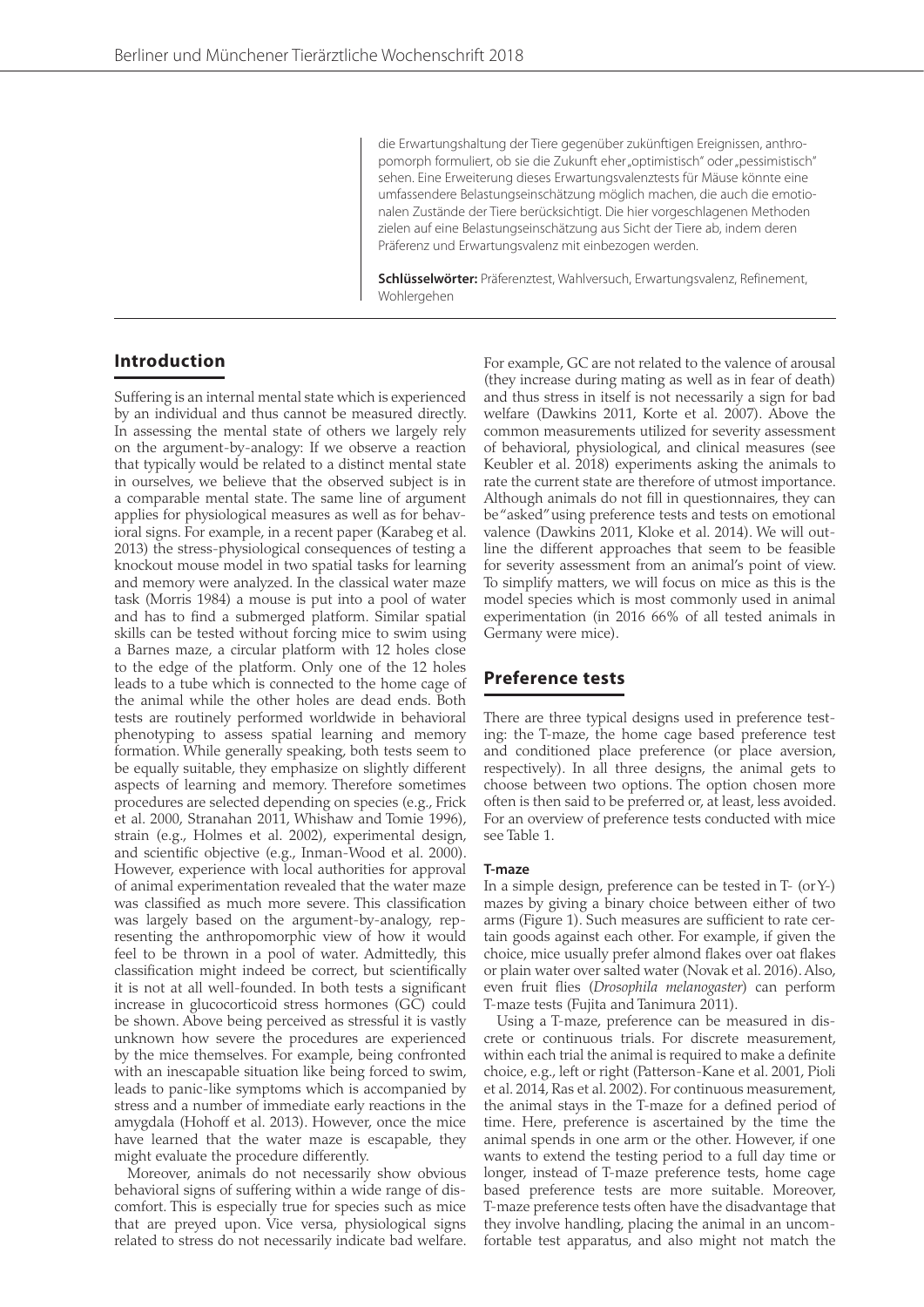**TABLE 1:** *Conducted preference tests investigating the welfare of mice, sorted by the main topic and test. "Number of compartments" focuses on the setup of the used apparatus, "strength assessed" provides information on whether additional obstacles were introduced to measure the strength of preference. Shown references are based on the search terms "preference AND mice[MeSH]" in pubMed, access on 05.01.2018.*

| category                      | comparison of                                                                                                                                                                                  | method                                              | number of com-<br>partments         | duration (test)                                            | strength<br>assessed | reference                      |
|-------------------------------|------------------------------------------------------------------------------------------------------------------------------------------------------------------------------------------------|-----------------------------------------------------|-------------------------------------|------------------------------------------------------------|----------------------|--------------------------------|
| bedding                       | paper bedding material                                                                                                                                                                         | home cage based<br>preference test                  | $4 + center$                        | 48 h habituation +<br>12 h of testing                      | no                   | Ago et al. 2002                |
|                               | bedding color                                                                                                                                                                                  |                                                     | $(2 + center)$ or<br>$(3 + center)$ | 24 h habituation +<br>24 h testing                         |                      | Kawakami et al. 2012           |
|                               | particle size of softwood bedding                                                                                                                                                              |                                                     | $\overline{2}$                      | 1 week                                                     |                      | Kirchner et al. 2012           |
|                               | amount of cage bedding                                                                                                                                                                         |                                                     |                                     |                                                            |                      | Freymann et al. 2015           |
|                               | amount of cage bedding                                                                                                                                                                         |                                                     |                                     |                                                            |                      | Freymann et al. 2017           |
|                               | bedding material                                                                                                                                                                               | T-maze                                              | $2 + center$                        | 30 min                                                     | no                   | Moehring et al. 2016           |
| bedding, cage<br>property     | wire cage floor, bedding material, parti-<br>cal size of bedding                                                                                                                               | home cage based<br>preference test                  | $(2 + center)$ or<br>$(4 + center)$ | 48 h                                                       | no                   | Blom et al. 1996               |
| bedding and<br>enrichment     | bedding and nesting material                                                                                                                                                                   | home cage based<br>preference test                  | $4 + center$                        | 24 h                                                       | no                   | Kawakami et al. 2007           |
| enrichment                    | nesting material                                                                                                                                                                               | home cage based                                     | $4 + center$                        | 48 h                                                       | no                   | Van de Weerd et al. 1997       |
|                               | running wheels                                                                                                                                                                                 | preference test                                     | $\mathbf{1}$                        | 10 days                                                    | lever<br>presses     | Banjanin and Mrosovsky<br>2000 |
|                               | nest boxes                                                                                                                                                                                     |                                                     | 2 or $(4 + center)$                 | 48 h or 24 h                                               |                      | Van Loo et al. 2005            |
|                               | houses                                                                                                                                                                                         |                                                     | 1                                   | 12 <sub>h</sub>                                            |                      | Soerensen et al. 2009          |
|                               | empty cage vs. locomotion loop, run-<br>ning wheel and tunnel system                                                                                                                           |                                                     | $\overline{4}$                      | 3 days                                                     |                      | Sherwin 1998                   |
|                               | standard cage vs. enriched cage (clim-<br>bing material)                                                                                                                                       |                                                     | $\overline{2}$                      | 24 h                                                       |                      | Lewejohann and Sachser<br>2000 |
| enrichment.<br>cage property  | nesting material, nest boxes, wire cage<br>floor                                                                                                                                               | home cage based<br>preference test                  | $2 + center$                        | 48 h                                                       | wire floor           | Van de Weerd et al. 1998       |
| enrichment,<br>social contact | social contact vs. standard cage, social<br>contact vs. enriched cage (nesting<br>material)                                                                                                    | home cage based<br>preference test                  | $2 + center$                        | 48 h                                                       | no                   | Van Loo et al. 2004            |
|                               | cage with or without companions vs.<br>empty cage and cage with or without<br>companions vs. cage with enrichment<br>(running wheel)                                                           |                                                     | $\overline{2}$                      | 3x 24 h (alterna-<br>ting with or wit-<br>hout companions) | lever<br>presses     | Sherwin 2003                   |
|                               | enriched cage with companions vs.<br>empty cage                                                                                                                                                |                                                     | $\overline{2}$                      | 24 h or 6 days                                             | lever<br>presses     | Sherwin 2007                   |
|                               | enriched cage with companion vs.<br>empty cage                                                                                                                                                 |                                                     | 3 or 4                              | $>$ 3 days                                                 | water<br>basin       | Lewejohann et al. 2010         |
| social contact                | sexual partners (males vs. ovariecto-<br>mized females, with or without mutated<br>androgen receptor)                                                                                          | Y-maze                                              | $2 + center$                        | $10 \text{ min}$                                           | no                   | Bodo and Rissman 2007          |
|                               | sexual partners (with or without dihy-<br>drotestosterone after birth)                                                                                                                         |                                                     | $2 + center$                        | 20 min                                                     |                      | Bodo and Rissman 2008          |
|                               | anesthetized male vs. anesthetized<br>ovariectomized female, anesthetized<br>ovariectomized female vs. anesthetized<br>ovariectomized female with oestradiol                                   | T-maze                                              | $2 + center$                        | $10 \text{ min}$                                           | no                   | Wersinger and Rissman<br>2000  |
|                               | dominant vs. subordinate cage compa-<br>nion (with or without pain)                                                                                                                            |                                                     | $2 + center$                        | 5 min habituation<br>+ 15 min testing                      |                      | Watanabe 2014                  |
|                               | sexual partner (estrous female vs. male,<br>with or without Semaphorin 7A)                                                                                                                     |                                                     | $2 + center$                        | $15 \text{ min}$                                           |                      | Schellino et al. 2016          |
|                               | empty cage vs. inhabited cage (with<br>familiar subordinate companion, fami-<br>liar dominant companion or unfamiliar<br>companion)                                                            | home cage based<br>preference test                  | $2 + center$                        | 24 h                                                       | no                   | Van Loo et al. 2001            |
|                               | restrained companion vs. empty area,<br>free moving companion vs. empty area,<br>restrained companion vs. free moving<br>companion, free moving companion vs.<br>free moving companion in pain | T-maze, condi-<br>tioned place prefe-<br>rence test | $2 + center$                        | 5 min habituation<br>+ 15 min testing                      | no                   | Watanabe 2012                  |
|                               | sexual partners (intact male vs. estrous<br>female, estrous female vs. long-term<br>ovx female, intact male vs. long-term<br>gdx male)                                                         | conditioned place<br>preference                     | $2 + center$                        | 9 min                                                      | no                   | Brock and Bakker 2011          |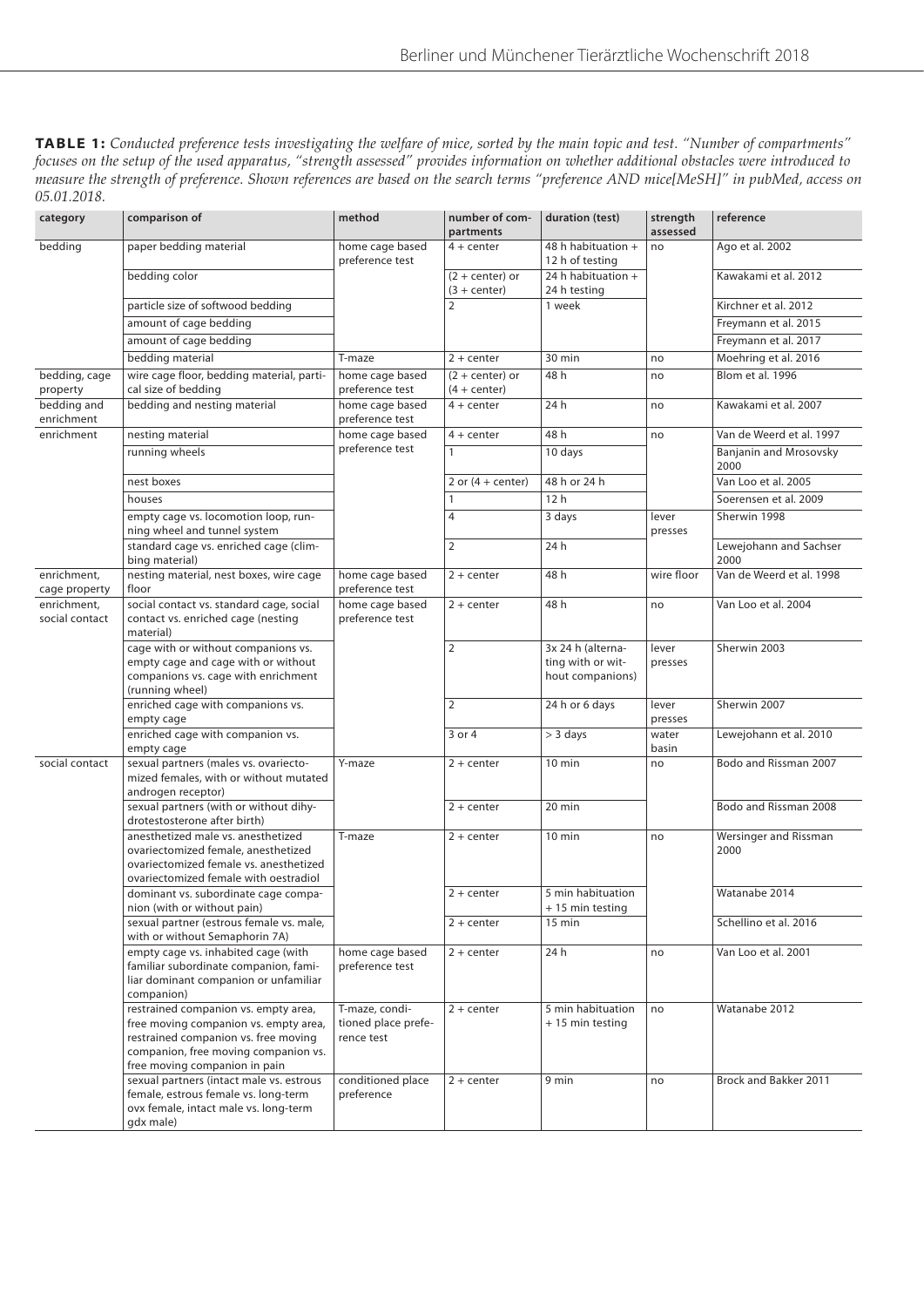| <b>TABLE 1:</b> Conducted preference tests investigating the welfare of mice, sorted by the main topic and test. "Number of compartments" |
|-------------------------------------------------------------------------------------------------------------------------------------------|
| focuses on the setup of the used apparatus, "strength assessed" provides information on whether additional obstacles were introduced to   |
| measure the strength of preference. Shown references are based on the search terms "preference AND mice[MeSH]" in pubMed, access on       |
| 05.01.2018.                                                                                                                               |

| category                         | comparison of                                                                                                                                              | method                                                                 | number of com-<br>partments | duration (test)                      | strength<br>assessed   | reference                            |
|----------------------------------|------------------------------------------------------------------------------------------------------------------------------------------------------------|------------------------------------------------------------------------|-----------------------------|--------------------------------------|------------------------|--------------------------------------|
| social contact,                  | sexual partner from same or different                                                                                                                      | Y-maze                                                                 | $2 + center$                | $<$ 30 min                           | no                     | Yanai and McClearn 1972              |
| genetics                         | strain<br>sexual partner from same or different                                                                                                            |                                                                        |                             |                                      |                        | Yanai and McClearn 1973a             |
|                                  | strain<br>sexual partner from same or different<br>strain (with foster parents from different                                                              |                                                                        |                             |                                      |                        | Yanai and McClearn 1973b             |
|                                  | or same strain)<br>sexual partners with different genetic                                                                                                  | T-maze                                                                 | $2 + center$                | 4 h or 12 h                          | no                     | Eklund 1997                          |
|                                  | backgrounds (MHC)                                                                                                                                          |                                                                        |                             |                                      |                        |                                      |
|                                  | bedding from sexual partners with<br>different genetic backgrounds, sexual<br>partners with different genetic back-<br>grounds (MHC)                       |                                                                        |                             | 15 min or 4 h or<br>12 <sub>h</sub>  |                        | Eklund 1998                          |
|                                  | sexual partner from same or different<br>strain (across the estrous cycle)                                                                                 |                                                                        |                             | 1 h or 15 min                        |                        | Zinck and Lima 2013                  |
|                                  | sexual partners from different populati-<br>ons (wild mice)                                                                                                |                                                                        | $4 + center$                | 5,5 days                             |                        | Linnenbrink and<br>von Merten 2017   |
| social contact,<br>odor          | female vs. preputialectomized female,<br>bedding from males vs. bedding from<br>preputialectomized males                                                   | T-maze                                                                 | $2 + center$                | 5 min                                | no                     | Hayashi 1979                         |
|                                  | female or male vs. empty arm, odor<br>from estrous female vs. odor from male,<br>bedding from estrous female vs. bed-<br>ding from male                    | Y-maze                                                                 | $2 + center$                | 5 min                                |                        | Bakker et al. 2002                   |
|                                  | urine from sexual partners of different<br>subspecies (wild mice)                                                                                          |                                                                        |                             | $10$ min                             |                        | Ganem et al. 2008                    |
|                                  | urine from sexual partners of different<br>populations (wild mice)                                                                                         |                                                                        |                             | 5 min                                |                        | Latour et al. 2014                   |
|                                  | anesthetized anestrous female vs. anes-<br>thetized estrous female, bedding from<br>estrous female vs. clean bedding (with<br>or without aromatase enzyme) | conditioned place<br>preference                                        | $2 + center$                | 30 min                               |                        | Pierman et al. 2006                  |
| social contact,<br>noise         | intact vs. devocalized males                                                                                                                               | T-maze                                                                 | $\overline{2}$              | 3 min                                | no                     | Pomerantz et al. 1983                |
| social contact,<br>pharmaceutics | social contact (morphine- or saline-<br>paired, with or without amygdala lesion)                                                                           | conditioned place<br>preference                                        | 2                           | 15 min                               | no                     | <b>Borlongan and Watanbe</b><br>1994 |
|                                  | social contact with and without oxy-<br>tocin                                                                                                              |                                                                        | $2 + center$                | $10 \text{ min}$                     |                        | Kent et al. 2013                     |
|                                  | social contact with and without ethanol                                                                                                                    |                                                                        | $\mathbf{1}$                |                                      |                        | Wood and Rice 2013                   |
|                                  | social contact with and without ethanol                                                                                                                    |                                                                        |                             |                                      |                        | Kent et al. 2014                     |
|                                  | social contact with and without ethanol                                                                                                                    |                                                                        |                             |                                      |                        | Wood et al. 2015                     |
|                                  | (with or without oxytocin or vasopressin<br>receptors)                                                                                                     |                                                                        |                             |                                      |                        |                                      |
| pharmoceutics/<br>welfare        | morphine vs. saline (used to assess<br>welfare)                                                                                                            | conditioned place<br>preference                                        | $2 + center$                | 15 min                               | no                     | Roughan et al. 2014                  |
| nutrition                        | corn oil vs. water, linoleic acid vs. water                                                                                                                | conditioned place<br>preference                                        | $\overline{2 + center}$     | $30 \text{ min}$                     | no                     | Takeda et al. 2001                   |
| nutrition                        | standard diet vs. fat standard diet or<br>sucrose diet (with or without restricted<br>food, with or without nociceptin)                                    | conditioned place<br>preference, operant<br>chamber preference<br>test | 2 or 1                      | 20 min or 1 h                        | no or lever<br>presses | Koizumi et al. 2009                  |
| cage property                    | cage color                                                                                                                                                 | home cage based<br>preference test                                     | $4 + center$                | 24 h habituation +<br>4 days testing | no                     | Sherwin and Glen 2003                |
| cage property,<br>enrichment     | air exchange rate of indiviually ventili-<br>ted cages, nesting material                                                                                   |                                                                        | $\overline{2}$              | 1.5 days to 12 days                  |                        | Baumans et al. 2002                  |
| cage property,<br>social contact | cage with companion vs. empty cages<br>of 3 different sizes                                                                                                |                                                                        | $\overline{2}$              | 24 h                                 | lever<br>presses       | Sherwin 2004                         |
| odor                             | cage-change interval                                                                                                                                       | home cage based                                                        | $4 + center$                | 48 h                                 | no                     | Godbey et al. 2011                   |
|                                  | biological mother and another unfa-<br>miliar lactating female (pubs with or<br>without olfactory marker protein)                                          | preference test                                                        | $\mathbf{1}$                | 10 min                               |                        | Lee et al. 2011                      |
|                                  | bedding from estrous or non-estrous<br>females, clean bedding (with or without<br>an allylic neurosteroid)                                                 | Y-maze                                                                 | $2 + center$                | 5 min                                |                        | Kavaliers et al. 1994                |
|                                  | male urine of two different strains<br>across estrous cycle                                                                                                |                                                                        |                             | 10 min                               |                        | Yano et al. 2012                     |
|                                  | no stress, post- or after-stress urine from<br>same or different strain                                                                                    | similar to T-maze                                                      | $2 + center$                | 30 <sub>s</sub>                      |                        | Surinov and Zhovtun 2010             |
|                                  | clean vs. used bedding material                                                                                                                            | conditioned place<br>preference                                        | $2 + center$                | 10 min                               |                        | Fitchett et al. 2006                 |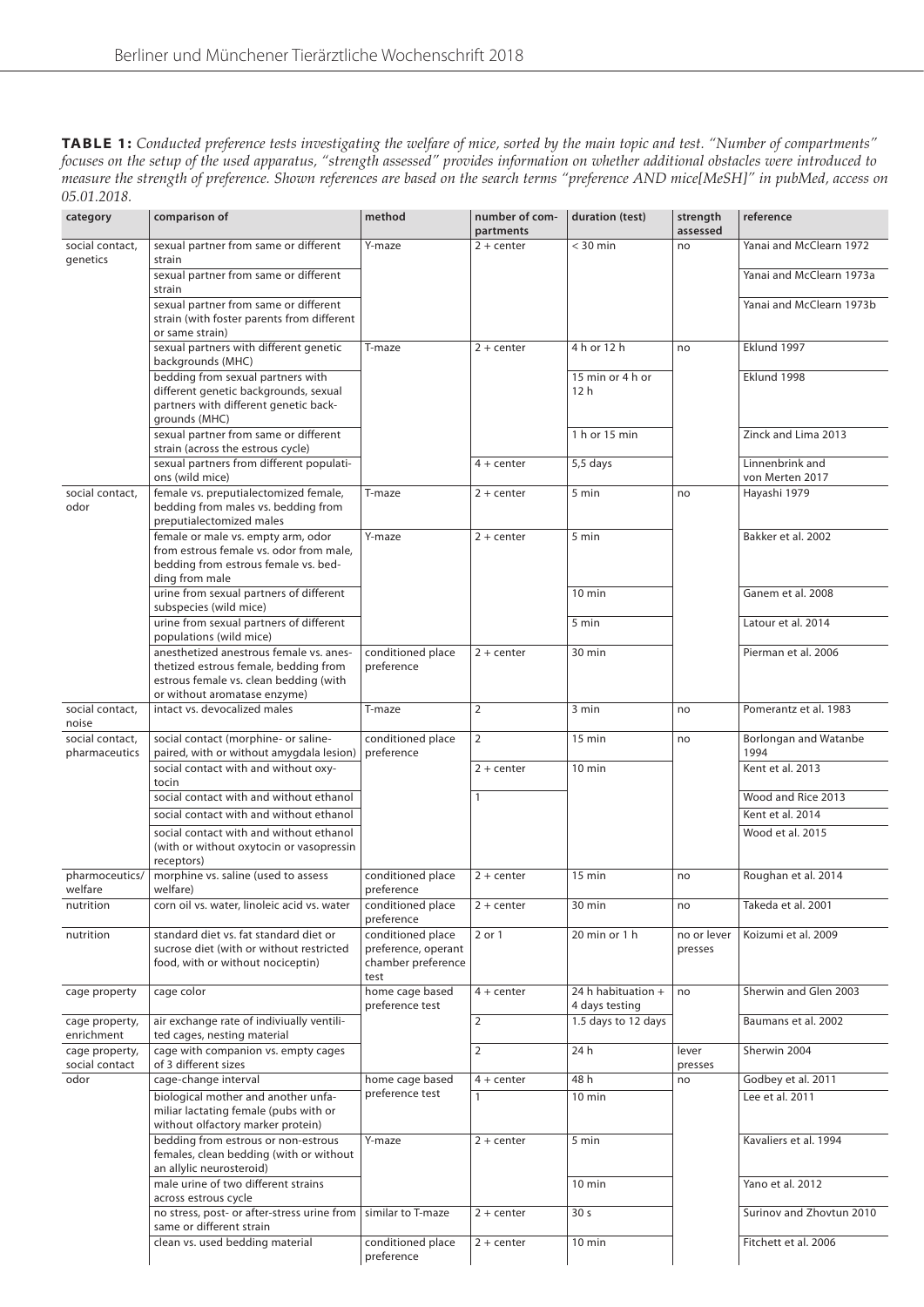**TABLE 1:** *Conducted preference tests investigating the welfare of mice, sorted by the main topic and test. "Number of compartments" focuses on the setup of the used apparatus, "strength assessed" provides information on whether additional obstacles were introduced to measure the strength of preference. Shown references are based on the search terms "preference AND mice[MeSH]" in pubMed, access on 05.01.2018.*

| category                        | comparison of                                                                                                                               | method                                                  | number of com-<br>partments | duration (test)    | strength<br>assessed | reference                         |  |
|---------------------------------|---------------------------------------------------------------------------------------------------------------------------------------------|---------------------------------------------------------|-----------------------------|--------------------|----------------------|-----------------------------------|--|
| odor, nutrition                 | milk chocolate vs. standard diet, odor of<br>milk chocolate vs. no odor                                                                     | conditioned place<br>preference                         | $2 + center$                | $15$ min           | no                   | La Mela et al. 2010               |  |
| noise                           | music vs. silence                                                                                                                           | similar to T-maze                                       | $2 + center$                | 3 <sub>h</sub>     | no                   | Yang et al. 2012                  |  |
|                                 | male mice ultrasonic vocalization (with<br>male- or female-soiled bedding or a<br>pheromone)                                                | T-maze                                                  | $2 + center$                | 5 min              |                      | Asaba et al. 2014                 |  |
|                                 | ultrasonic vocalization of mice                                                                                                             |                                                         |                             | 10 min             |                      | Asaba et al. 2015                 |  |
| noise, genetics                 | male ultrasonic vocalization vs. silence,<br>male ultrasonic vocalization from diffe-<br>rent populations and species                       | T-maze                                                  | $2 + center$                | 310 s              | no                   | Musolf et al. 2015                |  |
| visual patterns                 | paintings, with or without morphine                                                                                                         | conditioned place                                       | $2 + center$                | 15 min             | no                   | Watanabe 2013                     |  |
|                                 | videos of conspecifics social behaviors,<br>with or without morphine                                                                        | preference                                              | $\overline{\phantom{a}}$    | $\overline{\cdot}$ |                      | Watanabe et al. 2016              |  |
| temperature                     | cage temperature (without nesting<br>material)                                                                                              | home cage based<br>preference test                      | 3                           | 3 days             | no                   | Gaskill et al. 2009               |  |
|                                 | cage temperature with or without<br>gonads                                                                                                  |                                                         | $\overline{2}$              | 4 days             |                      | Kaikaew et al. 2017               |  |
| temperature,<br>enrichment      | cage temperatur with or without<br>nesting material                                                                                         | home cage based<br>preference test                      | 3                           | 3 days             | no                   | Gaskill et al. 2011               |  |
|                                 | enriched cage (different amounts of<br>nesting material) vs. empty cage with<br>same or higher temperature                                  |                                                         | $\overline{2}$              | 24 h               |                      | Gaskill et al. 2012               |  |
| stress                          | predictable vs. Unpredictable foots-<br>hocks                                                                                               | conditioned place<br>preference                         | 2                           | $15$ min           | no                   | Orsini et al. 2002                |  |
|                                 | validation of the home cage based<br>preference test                                                                                        | home cage based<br>preference test                      | $4 + center$                | 48 h               | no                   | Blom et al. 1992                  |  |
|                                 | validation of the home cage based<br>preference test                                                                                        |                                                         | $\overline{2}$              | 12 h to 30 h       |                      | Tsai et al. 2012                  |  |
|                                 | examples for pharmaceutics and conditioned place preference                                                                                 |                                                         |                             |                    |                      |                                   |  |
| pharmaceutics                   | nikotine                                                                                                                                    | conditioned place                                       | $\overline{2}$              | $15$ min           | no                   | Ise 2014                          |  |
|                                 | cocaine                                                                                                                                     | preference                                              |                             | 30 min             |                      | Hilderbrand and Lasek 2014        |  |
|                                 | morphine                                                                                                                                    |                                                         |                             | 30 min             |                      | Koek, 2016                        |  |
| temperature,<br>pharmaceutics   | temperature, ethanol                                                                                                                        | conditioned place<br>preference                         | 2                           | 60 min             | no                   | Dickinson and Cunningham<br>1998  |  |
|                                 | examples for two bottle tests (home cage based preference test)                                                                             |                                                         |                             |                    |                      |                                   |  |
| nutrition                       | fat and sugar flavor                                                                                                                        | home cage based                                         | $\mathbf{1}$                | 48 h to 4 days     | no                   | Sclafani 2007                     |  |
|                                 | high-fat diet vs. regular diet                                                                                                              | preference test (two                                    |                             | 5 days             |                      | Buttigieg et al. 2014             |  |
|                                 | fat emulsion vs. sucrose solution                                                                                                           | bottle test)                                            |                             | $10$ min           |                      | Sakamoto et al. 2015              |  |
| nutrition/<br>pharmaceutics     | saccharin, cocain-paired saccharin                                                                                                          | home cage based<br>preference test (two<br>bottle test) | $\mathbf{1}$                | 1 <sub>h</sub>     | no                   | Freet et al. 2013                 |  |
|                                 | examples for operant chamber preference tests                                                                                               |                                                         |                             |                    |                      |                                   |  |
| nutrition                       | stimuli correlated with food under high<br>deprivation conditions vs. stimuli corre-<br>lated with food under low deprivation<br>conditions | operant chamber<br>preference test                      | $\mathbf{1}$                | 5 min              |                      | nose pokes   Lewon and Hayes 2015 |  |
| social contact.<br>nutrition    | validation of operant social motivation<br>paradigms (social companion vs. liquid<br>food)                                                  | operant chamber<br>preference test                      | $\overline{2}$              | 60 min             | lever<br>presses     | Martin et al. 2014                |  |
| social contact,<br>nutrition    | social companion vs. liquid food                                                                                                            | operant chamber<br>preference test                      | $\overline{2}$              | 60 min             | lever<br>presses     | Martin and Iceberg 2015           |  |
| nutrition, time                 | small amount of pellets with short<br>delay vs. Greater amount of pellets with<br>longer delay                                              | operant chamber<br>preference test                      | $\mathbf{1}$                | 60 min             | lever<br>presses     | Otobe and Makino 2004             |  |
|                                 | examples for odor preference tests                                                                                                          |                                                         |                             |                    |                      |                                   |  |
| odor                            | stressed vs. nonstressed adult conspe-<br>cifics                                                                                            | odor preference<br>test                                 | 3?                          | $10$ min           | no                   | Carr et al. 1980                  |  |
|                                 | female-vs. male-soiled bedding (with or<br>without the neurotransmitter 5-hydro-<br>xytryptamine)                                           |                                                         | $\overline{2}$              | 5 min              |                      | Liu et al. 2011                   |  |
|                                 | female-vs. male-soiled bedding (with or<br>without serotonergic neurons)                                                                    |                                                         | $\overline{2}$              |                    |                      | Zhang et al. 2013                 |  |
| odor, genetics                  | male and female urine of mice with<br>same or different genetic background                                                                  |                                                         | $\mathbf{1}$                |                    |                      | Angoa-Pérez et al. 2015           |  |
| examples for novelty preference |                                                                                                                                             |                                                         |                             |                    |                      |                                   |  |
| social contact                  | novel object (with or without Müllerian                                                                                                     | novel object reco-                                      | $\mathbf{1}$                | 5 min              | no                   | Morgan et al. 2011                |  |
|                                 | inhibiting substance)                                                                                                                       | gnition test                                            |                             |                    |                      |                                   |  |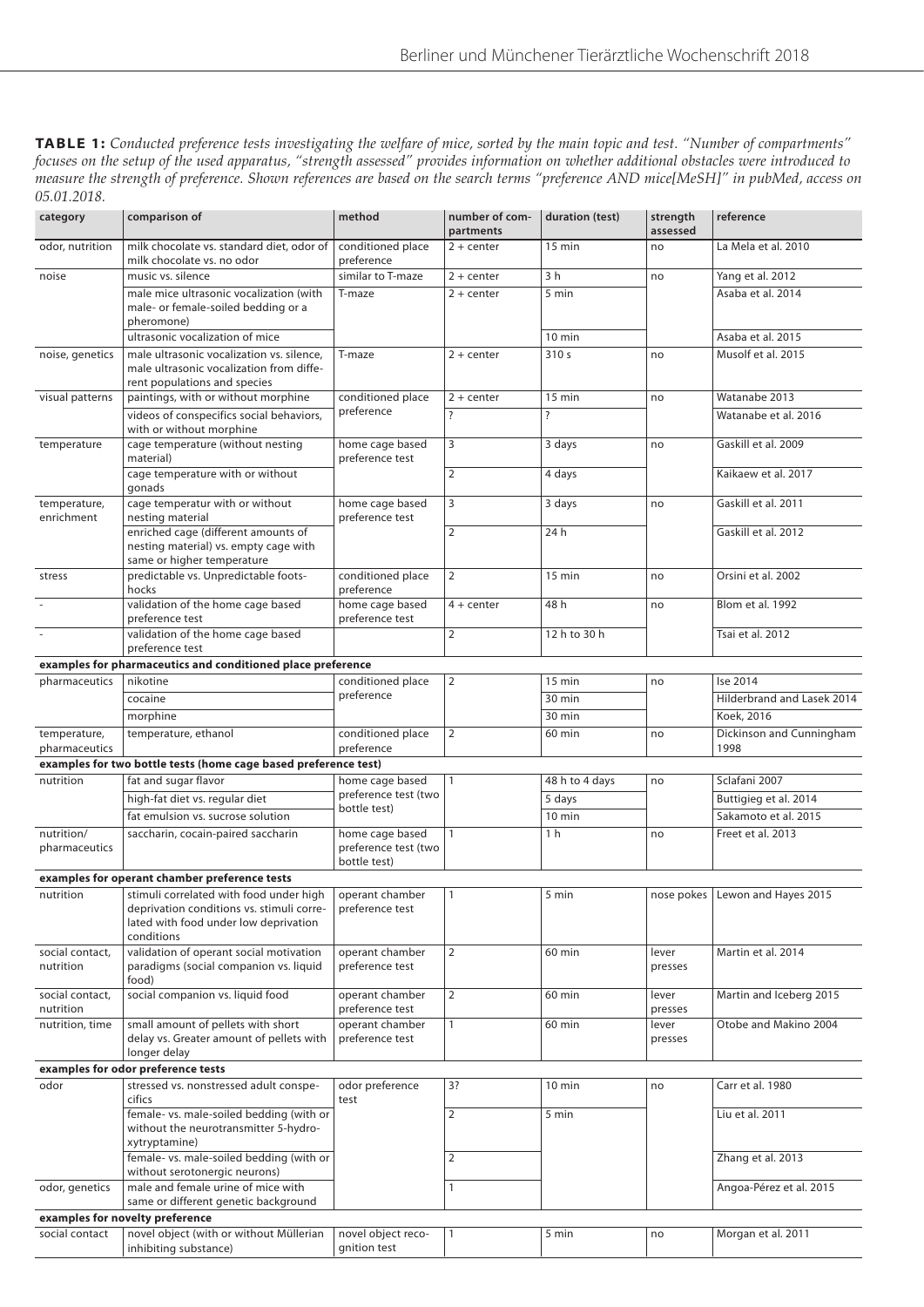| <b>TABLE 1:</b> Conducted preference tests investigating the welfare of mice, sorted by the main topic and test. "Number of compartments" |
|-------------------------------------------------------------------------------------------------------------------------------------------|
| focuses on the setup of the used apparatus, "strength assessed" provides information on whether additional obstacles were introduced to   |
| measure the strength of preference. Shown references are based on the search terms "preference AND mice[MeSH]" in pubMed, access on       |
| 05.01.2018.                                                                                                                               |

| category       | comparison of                                                                                            | method                                                        | number of com-<br>partments | duration (test)                        | strength<br>assessed | reference                         |
|----------------|----------------------------------------------------------------------------------------------------------|---------------------------------------------------------------|-----------------------------|----------------------------------------|----------------------|-----------------------------------|
| pharmaceutics  | novel object, novel environment (corre-<br>lation with rewarding effect of cocaine)                      | novel object reco-<br>gnition test, novel<br>environment test | 1 or 2                      | 10 min or 20 min                       | no                   | Vidal-Infer et al. 2012           |
| genetics       | novel environment (by mice with diffe-<br>rent genetic backgrounds)                                      | novel environment                                             | $\overline{2}$              | $20$ min                               | no                   | Kliethermes and Crabbe<br>2006    |
|                | examples for social approach behavior tests (preference tests between familiar and unfamiliar companion) |                                                               |                             |                                        |                      |                                   |
| social contact | familiar vs. unfamiliar companion                                                                        | T-maze                                                        | $2 + center$                | 5 min habituation<br>+ 10 min testing  | no                   | Moy et al. 2004                   |
|                | familiar vs. unfamiliar companion<br>(under different lighting schedules)                                |                                                               |                             | $10$ min                               |                      | Yang et al. 2007                  |
|                | familiar vs. unfamiliar companion<br>(autism model)                                                      |                                                               |                             | $10$ min                               |                      | Chadman et al. 2008               |
|                | familiar vs. unfamiliar companion                                                                        |                                                               |                             | 10 min habituation<br>+ 10 min testing |                      | Pearson et al. 2010               |
|                | validation of a social appraoch/reco-<br>gnition test (familiar vs. unfamiliar<br>companion)             |                                                               |                             | 5 min                                  |                      | Macbeth et al. 2009               |
|                | validation of a social appraoch/reco-<br>gnition test (familiar vs. unfamiliar<br>companion)             |                                                               |                             | $10 \text{ min}$                       |                      | Kaidanovich-Beilin et al.<br>2011 |
|                | familiar vs. unfamiliar companion<br>(autism model)                                                      |                                                               |                             | $10 \text{ min}$                       |                      | Carter et al. 2011                |
|                | familiar vs. unfamiliar companion<br>(autism model)                                                      |                                                               |                             | $\overline{\phantom{a}}$               |                      | Roullet and Crawley 2011          |
|                | typical' vs. 'atypical' companion (autism<br>model)                                                      |                                                               |                             | 30 min                                 |                      | Shah et al. 2013                  |

time where the animal is most motivated. Automated T-maze apparatuses could reduce these issues and there are promising developments in this direction for alternation tasks (Choi 2018).

#### **Home cage based preference test**

Home cage based preference tests are often used to compare different cage conditions (Figure 2). Usually two or more cages are connected by alleys or tubes. In some studies there is a center cage from which the animal can explore other compartments and thereby choose where it spends most of the time. To keep track of the position of the animal, its movements are monitored either via infrared (IR) light barriers (Blom et al. 1992), video recording of the cages (Godbey et al. 2011), telemetry (Kawakami et al. 2012) or radio-frequency identification in the tunnels leading from one cage to the next (Kirchner et al. 2012). Here, preference is measured as time spent in the different cages. In some studies, it is also divided into active (during dark phase) and passive (during light phase) behavior (Lewejohann and Sachser 2000).

In comparison to the T-maze or the conditioned place preference, home cage based preference tests have the possibility to test socially living animals as a group (Gaskill et al. 2009). However, whether or not to test the animals together in a group should be weighed carefully. For example, one disadvantage of testing the animals in groups is that individuals might influence each other. Animals might change location to follow or avoid another group member. Thus, only dominant animals might be able to choose freely between options (as suggested by Blom et al. 1992, Manser et al. 1996). On the other hand, testing a socially living animal apart from the group might cause stress and affect the behavior. The

resulting preferences then may not be transferable to the normal, group-housed husbandry situations (as suggested by Blom et al. 1992). A feasible approach might be to test the respective resources with single as well as with group housed animals and subsequently evaluate whether or not the preference changes in relation to the social condition (Lewejohann and Sachser 2000).



**FIGURE 1:** *T-Maze connected to a home cage. Mice can enter the maze through the tube and choose between resources provided in both upper arms of the T-maze.*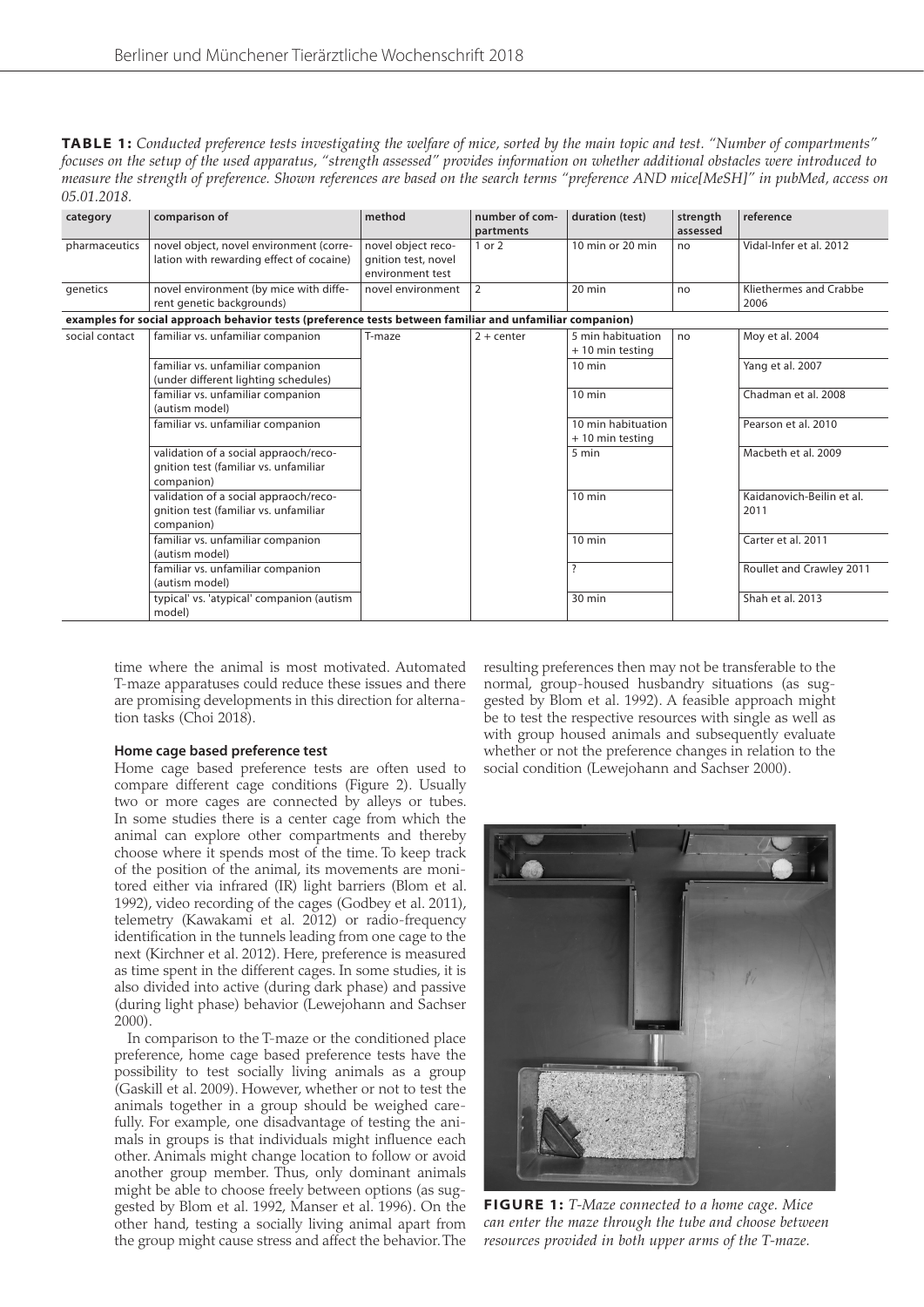

**FIGURE 2:** *Home cage based preference test. Mice can freely move between both cages through the connecting tube. Cage lids providing food and water ad libitum were removed for illustrating purpose.*

Another advantage of home cage based preference tests is the measuring of preference over a longer time period instead of a few minutes. Nevertheless, unlimited continuous access to all options has some limitations of which the experimenter should be aware. In preference tests, the animal is usually required to choose between two options. In this case, there is already a cost included, namely that one option is "sacrificed" in order to get the other, preferred option (Kirkden and Pajor 2006). However, if two options are presented simultaneously and with continuous access for the animal, this cost has now not to be procured: When getting deprived the animal can easily turn to the other option and the test apparatus might be perceived as one home with different compartments. To carry this consideration to extremes, preference for one option might not only influence the other but animals might not even perceive the options as separate (similar considerations in Patterson-Kane et al. 2001, Kirkden and Pajor 2006). Reinstating these costs would be possible, for instance, by introducing obstacles (see also section "Measuring strength of preference") or limited time windows in which the animals are allowed to make a new choice.

#### **Conditioned place preference**

If potentially aversive stimuli are to be tested, conditioned place preference (CPP) or conditioned place aversion (CPA) (Prus et al. 2009) might present a more suitable test design than T-maze preference tests or home cage based preference tests (Cunningham et al. 2006a): In the T-maze the animal may sit between both arms without choosing any of the unfavored options, while in the home cage based preference test the animal would be exposed to the aversive stimuli longer than probably necessary.

In general, for conditioned place preference the animal receives two alternating treatments followed each by spending time in one of two specific chambers. This procedure is repeated usually over several trials and days. By Pavlovian conditioning, the animal learns to associate environmental stimuli of one chamber with one treatment and the stimuli presented in the other chamber is associated with the other treatment. A variety of stimuli such as different bedding materials, lighting conditions, visual patterns or olfactory cues can be used as the conditioned stimulus. It has been shown that after successful conditioning the stimuli themselves (former neutral now conditioned stimuli) can indeed elicit rewarding effects without the unconditioned stimuli being presented as measured by dopaminergic efflux (Lin et al. 2007). In the final preference test, the animal gets access to both chambers and dwelling time in each chamber is used to assess preference (or lesser avoidance). Given the animal had no initial preference for one of the two chambers, a significant longer dwelling time in one chamber compared to the other is assumed to reflect a preference. However, it does not allow an inference on the actual strength of this preference.

There are several designs for test apparatuses for testing CPP. A simple form would be to use the same apparatus as for home cage based preference tests and present each of the respective stimuli in one of the two compartments. It has to be assured that the stimuli are indeed neutral (no preference for the one or the other) before conditioning (see also below, "Influencing factors"). If there is, however, a baseline preference for the one or the other compartment this can be used to design a biased CPP in which the prospectively less preferred resource or drug is paired with the formerly preferred stimulus in order to demonstrate that the CPP is stronger than the initial bias. Alternatively, tested resource-stimuli combinations can be randomized in order to dilute prior biases statistically (Prus et al. 2009).

CPP is often used to test for the effects of aversive or attractive drugs (Wang et al. 2014). However, in principle it is conceivable to modify the CPP paradigm for severity assessment by preference comparisons between behavioral measures, e.g., commonly used tests like the open field test, the elevated plus maze or the water maze.

#### **Ranking of preference**

In the test designs outlined above, preference can be tested by giving a binary choice between two resources. In principle more than two goods can be rated against each other by increasing the number of arms in the T-Maze (e.g., 8-arm maze) or by building home cage based preference tests with more than two cages being connected (Ago et al. 2002). Still, such measures would limit the number of goods that can be reasonably rated against each other.

To overcome such limitations in the determination of an animal's individual ranking, we propose a combination of multiple two-alternative pairings of various choices. For example, if given the choice, mice usually prefer almond flakes over oat flakes (Novak et al. 2016) or sugared milk over standard pellet food. In both choices one item is preferred over another but it is unclear how strong this preference is. However, by testing a number of different commodities in a row with systematic overlap of given choices one can derive a gradual scale (e.g., sugared milk > almond flake > oat flake > standard pellet food). However, some goods might not be compatible in a binary choice test especially if different motivational systems are involved. E.g., results from tests where mice would have to choose between nesting material and oat flakes will depend on saturation as well as on nest building motivation. As a consequence results would be misleading and thus such goods would not be feasible to be tested against each other. To ascertain the strength of preference between goods from different motivational systems a different form of ranking would be required.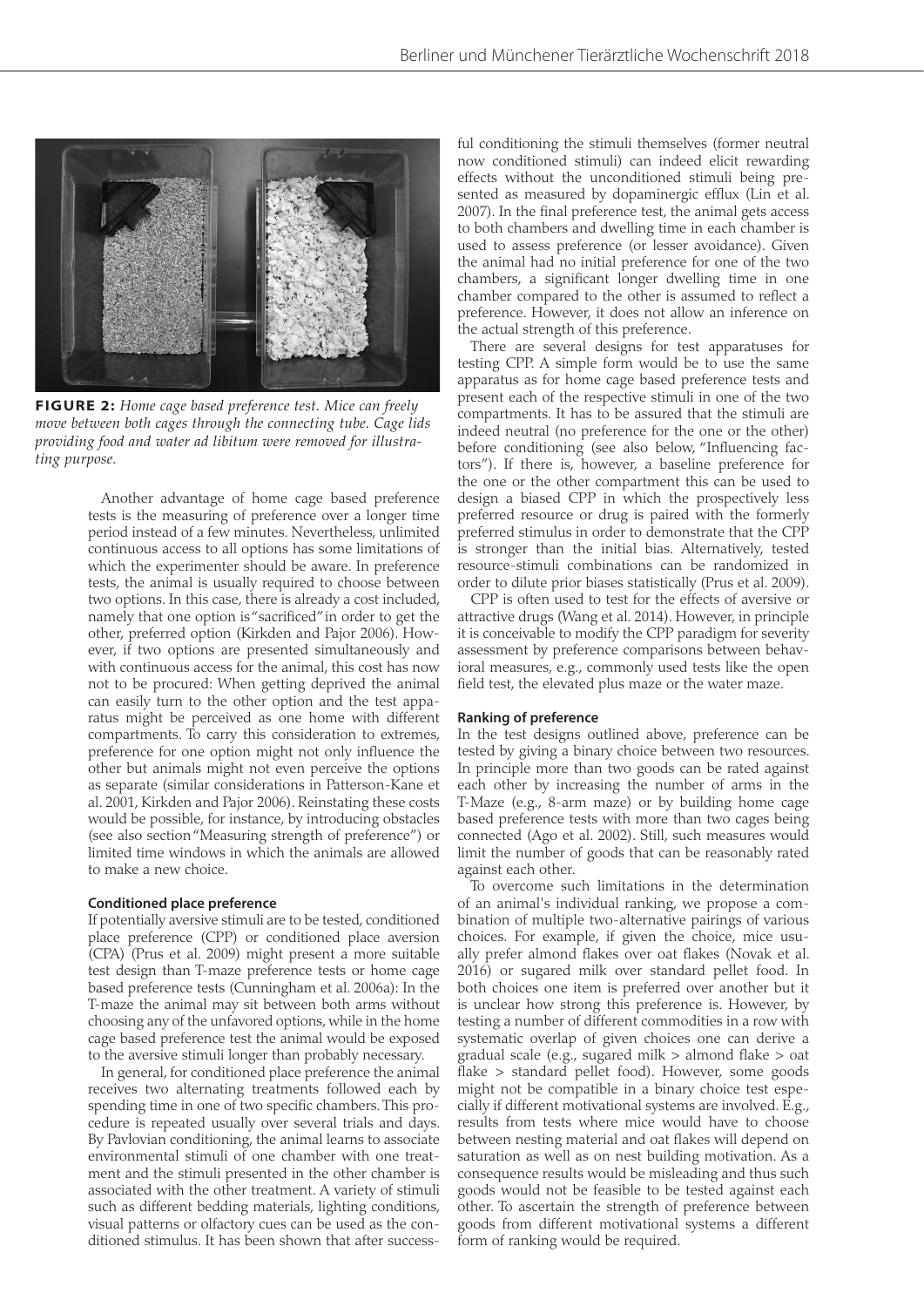#### **Measuring strength of preference**

A compelling approach to estimate the value of the choices made is to raise costs and compare the prices the animals are willing to pay. As stated above, if one option is preferred over another, the animal "pays" for this preferred option with the loss of the other option (Kirkden and Pajor 2006). However, for further comparison and scaling of preferences, the choices can be made more difficult by introducing obstacles (Sherwin and Nicol 1995). Thus, the costs can be increased and in testing if the animal is still willing to pay it, the strength of preference can be assessed more precisely. Typically used obstacles are, for example, physical obstacles or operant tasks.

Physical tasks can be, for instance, a grid floor in the cage where the preferred nesting material lies (Van de Weerd et al. 1998), an airstream, a gap, or a water tank placed in the way towards the option (Sherwin and Nicol 1995). Such obstacles can also be imposed in order to make it more costly to escape from a certain stimulus: In a test on social dominance the subordinate mice swam through a cage filled with water in order to escape attacks from the dominant individual (Lewejohann et al. 2010). Thus, this is not a simple preference for rather not being close to the rival, but the emigration is coming at the cost of swimming. Such choices can be made even more costly by increasing the distance to be swum or by introducing more obstacles.

Operant tasks are another, elegant way of introducing obstacles. With the help of operant conditioning techniques, mice can be trained to obtain goods only after performing a specific task, for example, making a nose poke (Atalayer and Rowland 2011, Atalayer and Rowland 2009), running in a wheel (e.g., Atalayer and Rowland 2011), pressing a lever (e.g., Atalayer and Rowland 2009) for a given number of times (fixed ratio, FR) or lifting a weight (Manser et al. 1998, Manser et al. 1996). The number of rewards obtained at increasing FR can be used to calculate consumer demand functions (Dawkins 1977). In brief, options for which an animal is willing to pay (e.g., press a lever) despite increasing price (increasing FR) are considered important necessities while goods for which an animal refuses to work the lever at increasing FR are considered luxury items. On the other hand, if aversive stimuli are compared, the price an animal is willing to pay to escape the treatment gives an insight into the strength of aversion. Also, the curve of demand can be used to compare the preference of different goods: In a home cage based test design, mice were trained to work a lever in order to get access to enriched housing conditions (Lewejohann and Sachser 2000). The system consisted of two cages that were connected by a tunnel. Mice pressed the lever up to 16 times for a single entry to an enriched cage. The number of accesses per day decreased as the fixed ratio was increased. However, comparing the demand for enrichment to the demand for getting access to a second empty standard cage revealed a significant difference with the curve for enrichment being less steep, thus indicating a higher demand for enrichment than for mere additional space.

Working for being exempt from measures such as handling, restraint, or swimming in a water maze, can be approached by first associating a compartment of a choice apparatus with these measures and subsequently measuring the price the mice are willing to pay for accessing or leaving the compartment. Using such approaches of combining CPP/CPA with consumer

demand theory, mice could also be "asked" to rate the severity of experimental procedures themselves. However, while consumer demand theory has been used to rate a number of different commodities for mice such as additional space (Sherwin 2007) or access to conspecifics (Sherwin 2003), there is up to now no systematic approach using consumer demand to assess severity for experimental procedures.

Apart from obstacles, it would be possible to offer rewards to measure the strength of preference. Using classical conditioning, animals can be trained to associate a specific stimulus with a reward. For example using Pavlovian conditioning a formerly neutral odor (clove oil) can be presented along with a preferred food (cereals) and become a conditioned stimulus associated with the reward (Johnson and Wilbrecht 2011). Using these conditioned animals in preference tests would allow combining less preferred options with stimuli predicting a food reward. If the addition of a positively associated odor is sufficient to shift the preference, the difference between the tested goods is consequently less than the added value introduced by the odor. Thus, if the preferences for different kinds of food are known, strength of preference could be assessed by testing which food would be necessary to "bribe" the animal into choosing the formerly less preferred option.

Finally the number of trials needed for successful conditioning in CPP/CPA might also indicate the strength of the rewarding or punishing properties of the tested resources (Prus et al. 2009). This also has to be evaluated with regard to its feasibility for severity assessment. Overall, it is thus a timely and congenial approach to transfer these techniques for an in depth analysis of severity assessment from an animal's point of view.

#### **Influencing factors**

When designing a preference test, there are a few factors the experimenter should keep in mind. A number of these are discussed in more detail in the following.

- Preferences can be affected by prior experience the animal has gained with the respective goods to choose from (Arnold and Estep 1994). Especially when only one good is previously known further experience of both options can change preference based on novelty seeking or risk aversion (Dawkins 1977). For this reason, when performing preference tests it is important that the animal has already experienced both choices equally. In the case of both options being unknown to the animal at first, this can be achieved through a sampling phase prior to the preference test (for examples in T-maze tests see Deacon and Rawlins 2006, Pioli et al. 2014).
- The habituation to the apparatus plays an important role, especially when working with mazes unknown to the animal. An animal that is not habituated long enough to the apparatus will probably show a slower performance (Deacon and Rawlins 2006) and thus will not perform reliably. Moreover, insufficient habituation can result in elevated stress symptoms which in turn may lead to impaired memory performance (Okuda et al. 2004) and affect the results. Therefore, time and care should be invested in habituating the animal to the apparatus.
- The spatial location of the options might influence the preference. For example, an animal might have a side bias (e.g., always choosing left in a T-maze)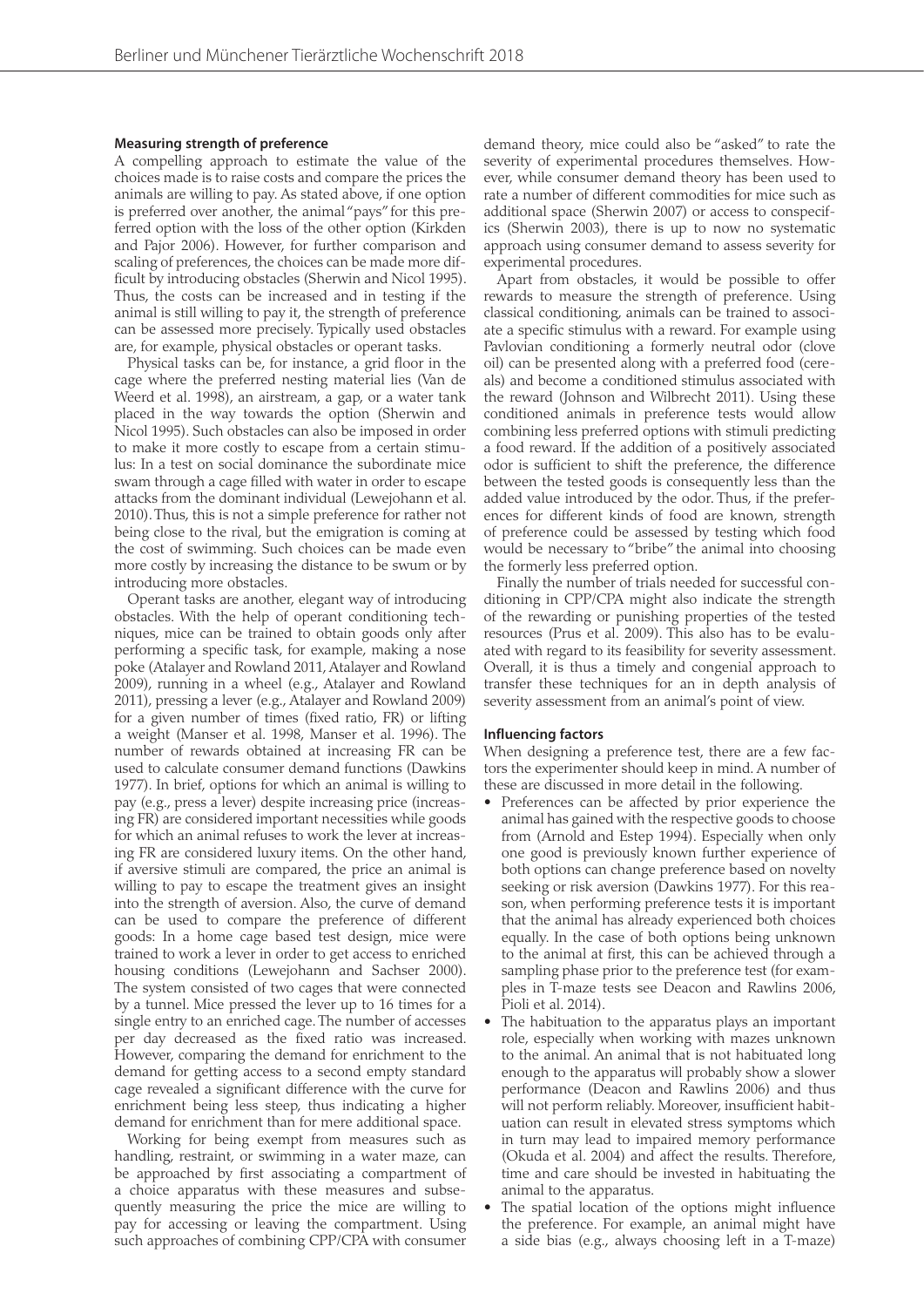or a preferred position in the room (e.g., noise, light, air flow, facing more to the wall or the open). To rule these factors out, it is suggested to change the position of the apparatus during experimentation (Blom et al. 1992, Godbey et al. 2011). If performing CPP, however, change of location is not always advisable. Here, the spatial information could work as an additional stimulus (Cunningham et al. 2006b, Cunningham and Zerizef 2014). If such preferences for unknown features of the testing facilities cannot be ruled out, it should be tested for spatial bias beforehand and/or randomized between individuals.

- Odors can have an impact on the preference. It has already been shown that the sex of the experimenter has an influence on behavioral tests, with male experimenters alone probably inducing more stress in the animals (Sorge et al. 2014). In addition, especially regarding the T-maze the olfactory cues of preceding animals might have an influence on the path the subsequent animal chooses: Rats, for example, are able to track the odors of themselves and other rats (Wallace et al. 2002) and although odor cues did not seem to influence their performance in an elevated plus maze (Olton and Collison 1979), it was observed that rats use intraspecific odor cues on the barrier for orientation in a water-escape T-maze task (Means et al. 1992).
- It is important whether the option itself or a conditioned stimulus representing the option is provided during the test. Especially if the animal could be easily saturated by access to the actual option it would be wise to use a conditioned stimulus instead. Also, if the animal is required to choose between treatments (as for instance in CPP), a conditioned stimulus is more advisable. Yet, the kind of stimulus best to use is also an important decision. Olfactory cues are probably the most effective, working even for rat pubs (Cutuli et al. 2015) and fruit flies (Fujita and Tanimura 2011). Apart from that, for mice tactile cues (e.g., structure on the floor) tend to be more effective than spatial cues (e.g., left or right) and these again more effective than visual cues (e.g., stripes on the floor) (Cunningham et al. 2006b).
- If a conditioned stimulus is used, the chosen stimulus has to be within the sensory capabilities of the tested species. What is more, the association between stimulus and the respective option must be biologically meaningful to some extent or, in the words of Seligman (Seligman 1971), there has to be a minimum "preparedness" for the association. This phenomenon is best illustrated by the classical experiments of Garcia and Koelling: It could be shown that rats can associate nausea (induced by x-rays) with flavoured water but not with an auditory or visual cue. Vice versa, auditory or visual cues could be easily conditioned to avoiding electric shocks but flavoured fluid could not (Garcia and Koelling 1966). In addition, not only species but also strains may differ with regard to sensory capabilities and behavior. For example, DBA/2J mice show a deficit in trace fear conditioning in comparison to C57BL/6J and 129S6 mice (Holmes et al. 2002).
- Moreover, learning and memory functions are crucial for the detection of a specific preference. In a test based on recently learned information (which is the case for T-maze and conditioned place preference tests but not necessarily for home-cage based prefer-

ence tests), animals with learning or memory deficits may not show a distinct preference, although they might have one (Galea et al. 2001). Also, it was found that enhancing memory by providing a sucrose solution affected conditioned place preference (White and Carr 1985).

### **Tests on emotional valence**

Preference tests are a valuable method to investigate what goods mice choose or what actions they prefer to take. However, in animal experimentation subjects usually cannot choose between taking part in an experiment or avoiding experimental procedures at all. Moreover, procedures in animal experimentation which are known to be rated severe (e.g., neuropathic pain, inescapable electric footshocks) certainly do not call for preference tests as the outcome would be overly predictable. Discomfort due to involuntary participation in experiments might, however, leave traces in internal affective states. Apart from being picked up and put into a test apparatus, the severity of the specific experiment is expected to be reflected by changes of the affective state. Such emotion-like states are, however, usually not obvious to others. Especially in species which evolved under significant predatory pressure like mice, it is likely that selection pressure has worked against revealing signs of vulnerability in order to be less conspicuous to predators. Nevertheless, it has been shown in mice that cage mates can interpret and share the affective states of others, showing a form of empathy (Gonzalez-Liencres et al. 2014). Overall, there is no serious doubt that animals have affective lives (Panksepp 2011) and it has been shown that affective states are indeed measurable. In animal experiments, a vast number of experimental paradigms designed for revealing the emotional states of laboratory mice is focusing on anxiety-like behavior (Belzung and Griebel 2001). An often used test to measure anxiety-like behavior is the elevated plus maze (Lister 1987). Rodents have a natural aversion for open spaces, which is used in this test. The plus maze has two closed and two opened arms. To measure the anxietylike behavior the number of entries into the closed arms compared to the entries into the opened arms and the time spent on the arms are measured. The more entries or time spent on the open arms, the less anxiety-like the animal is considered to be. Housing conditions, social experience as well as the experimental treatments shape the behavioral profile of mice used as animal model for human disease over a lifetime (Brust et al. 2015). While some treatments have very obvious effects on the affective state of the animals, other conditions might have only subtle effects. Especially for more subtle effects a drawback of experimental procedures like the elevated plus maze is that subjecting a mouse to the test apparatus in itself is also aversive and would interfere with the desired measurements. In addition to measuring anxiety-like behavior in mice, affective states were traditionally inferred from stress physiology such as blood pressure, heart rate, and glucocorticoid stress hormones measured in blood or feces samples (Bodden et al. 2015, Koolhaas et al. 1999).

Measuring the valence of the goods tested in preference tests is less well established. Stress physiological reactions after being exposed to a test situation might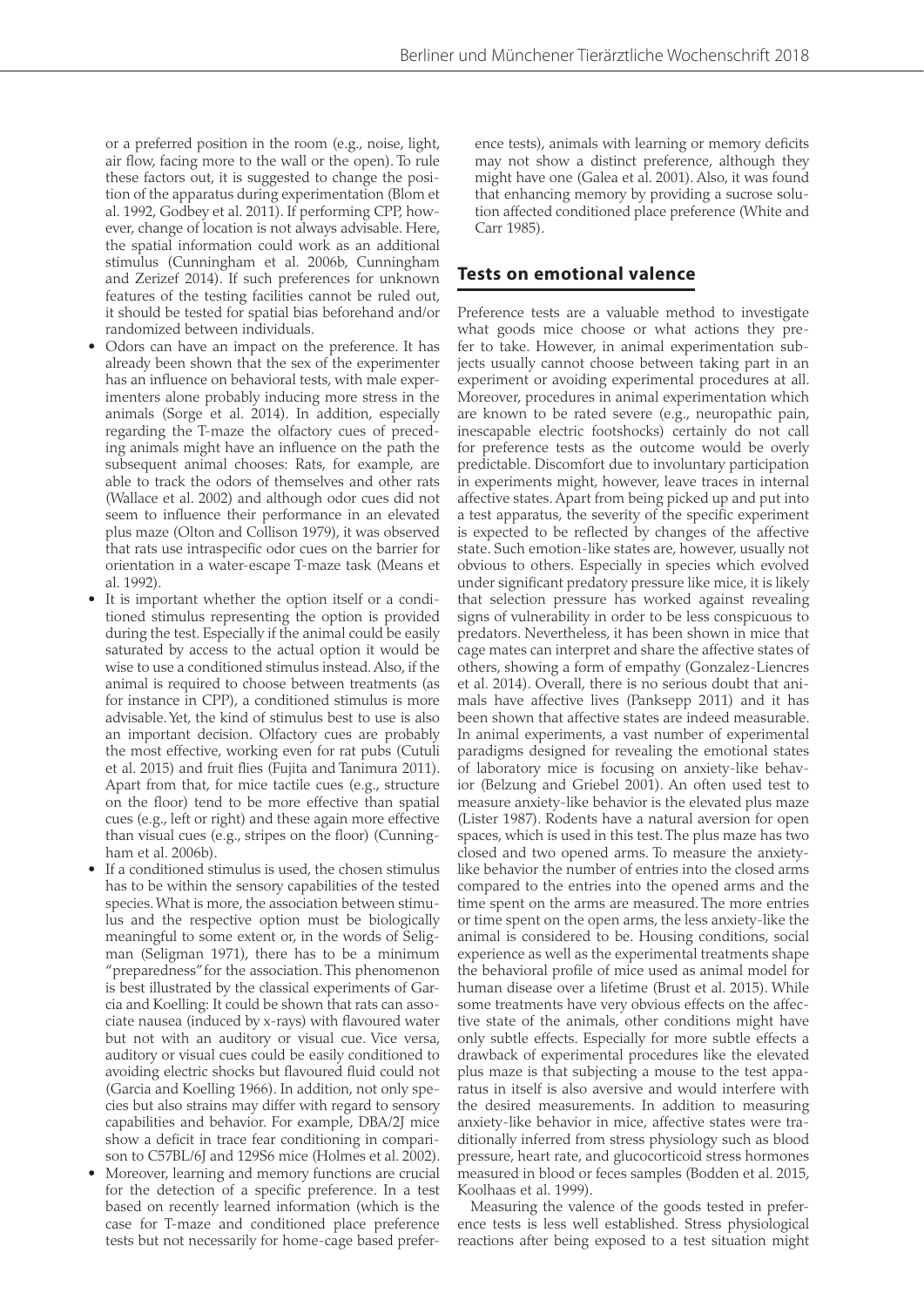

**FIGURE 3:** *Cognitive Bias Test. Training: During the training phase the animals have to learn which stimulus is associated with a reward and which stimulus is associated with a punishment. In this example stimulus A indicating a reward while stimulus Z is followed by a punishment. Cognitive Bias: After successfully conditioning the subject, an ambiguous stimulus is presented. This ambiguous stimulus is calibrated between stimulus A and Z. The reaction towards this ambiguous stimulus is measured with regard to approach or avoidance as well as the respective latencies.*

give a hint on how exciting or fear inducing such an exposure is being perceived. However, increased stress hormones alone do not provide any information on whether or not the situation is perceived as positive or negative. For example many social interactions trigger elevated stress hormone titers (Harding 1981) and it is known that also positively valenced events such as prospective matings induce stress (Tamanini et al. 1983). Thus, a more comprehensive consideration on how certain conditions and test procedures influence the affective state of an animal would be highly valuable. In 2004, cognitive bias, the altered information processing resulting from an individual's background emotional state, has been suggested as a promising new indicator of animal emotion (Harding et al. 2004). Noteworthy, the cognitive component of emotion has remained vastly unexplored in animals for a long time. Cognition allows animals to gather, process and store information from the environment and refers to learning, memory, as well as decision making (Herrmann and Call 2012). Cognitive Bias tests investigate how decisions depend on the expectation of future events. Experimental paradigms are based on the idea that individuals in a putatively negative emotional state are more likely to judge an ambiguous stimulus as if it predicts a negative event. Vice versa, individuals in positive emotional states are more likely to be optimistic (Mendl et al. 2009).

#### **Cognitive Bias Test**

The basic principle of the cognition bias test is to condition the animals to scalable stimuli like auditory, visual or spatial stimuli (Figure 3). These stimuli are connected to a reward or to a punishment. A reward could be for example food, water or access to the home cage, whereas white noise, an air-puff or an electric food shock could serve as a punishment. After conditioning, an ambiguous stimulus is presented, which is calibrated between the positively and negatively associated ends of the scalable stimuli. The animal's reaction towards this ambiguous stimulus is measured with regard to approach or avoidance as well as the respective latencies. If the animal is in a positive emotional state, the reaction towards this ambiguous stimulus will be fast and if the animal is in a negative emotional state, the reaction will be hesitant. Overviews and critical methodological aspects of cognitive bias tests can be found in (Bethell 2015, Gygax 2014).

Harding and colleagues (2004) created the cognitive bias test for rats first. The rats were trained to press a lever when one tone was presented to get a reward (food) and to refrain from pressing a lever when another tone was presented to avoid a punishment (white noise). After this operant discrimination task the rats were housed in unpredictable housing conditions (including reversing dark/light cycle, dampening bedding, and odors of unfamiliar conspecific) to measure the effect of prospectively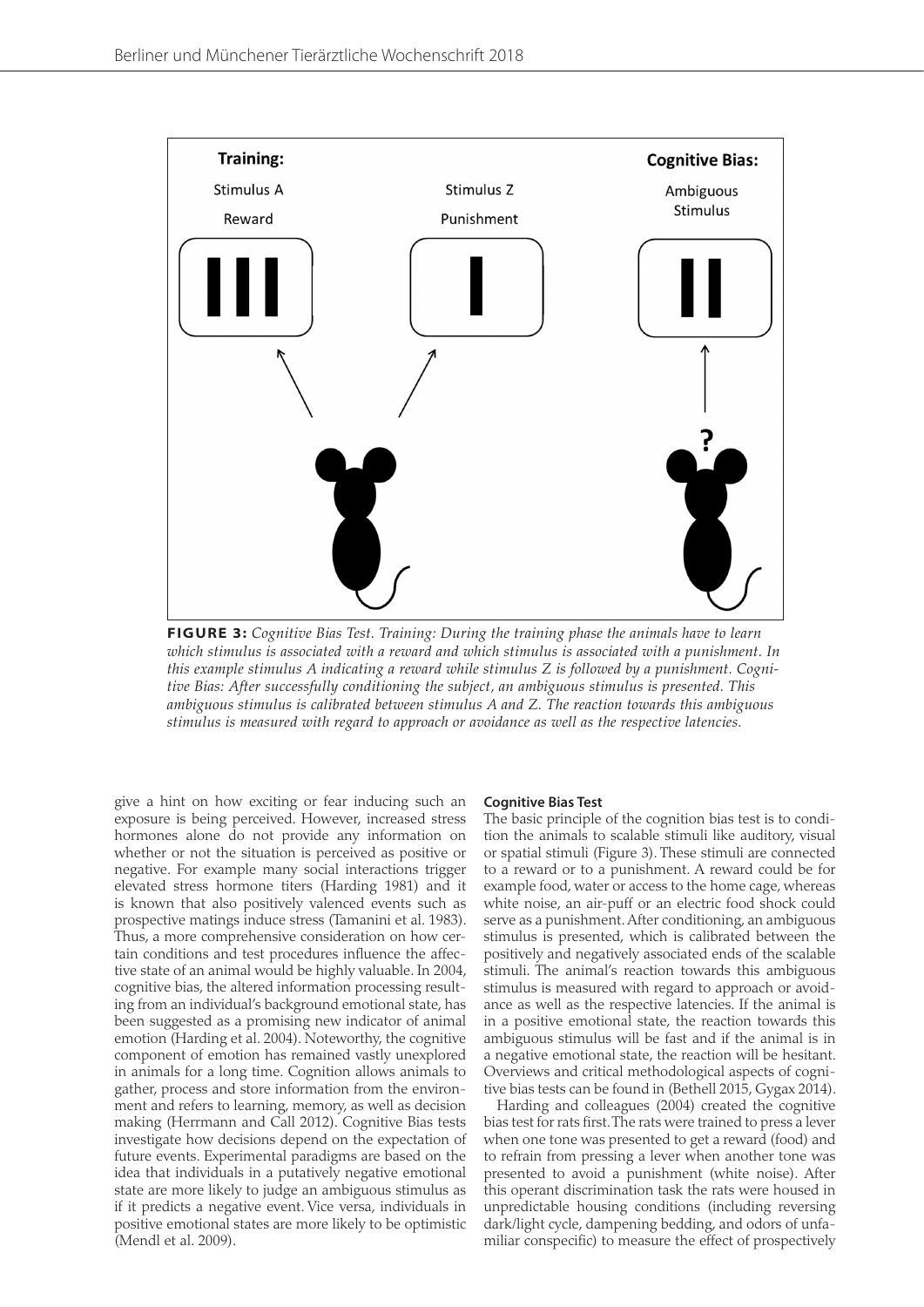unfavorable housing conditions on the emotional state. Following the housing manipulations the cognitive bias test was conducted with the presentation of an ambiguous tone. This tone was calibrated between the trained tones for reward and punishment. Indeed, rats which were housed under unpredictable conditions pressed the lever delayed and fewer times than the control group. This indicates that unpredictable conditions influence the emotional state of rats and render them to be more "pessimistic".

Further cognitive bias tasks were created for different animal species. A visual discrimination task was created by Bateson and Matheson (2007) for European starlings (*Sturnus vulgaris*). The birds were trained to discriminate between a white and dark grey lid of a dish. Under a white lid a palatable mealworm was hidden, under the dark grey lid an unpalatable one. After training the birds were offered different lids of different shades of gray. Birds which were first housed in enriched cages and then transferred to standard cages showed more pessimistic behavior than birds which were first housed in standard cages and then transferred to enriched cages. These results correspond with the results from Harding and colleagues. They assume that in an unpredictable and potentially dangerous environment it could be better for the animals to react more conservative to unknown situations to ensure survival (Bates and Matheson 2007).

Although mice are the premier mammalian model system in biomedical research it took quite some time until the first cognitive bias tests for mice were presented. In 2012, an olfactory based test was presented in which pieces of palatable and non-palatable almond were associated with certain smells (Boleij et al. 2012). Mixtures of both odor cues were explored more cautiously by one strain of mice while a different strain showed no such discrimination. Kloke and colleagues established a spatial cognitive bias test for mice (Kloke et al. 2014). In their protocol mice were trained to associate different arms of a labyrinth with either a reward (access to home cage) or a mild punishment (air-puff). In the final cognitive bias trial the mice could choose ambiguous arms located between the previously rewarded or punished arms. Optimistic mice approached ambiguous arms quickly while pessimistic mice hesitated to approach unknown arms. Another spatial cognitive bias test for mice was created by Novak and colleagues. They used an eight arm maze for an exploration based test. Two adjacent arms were associated with a reward (darkness and food) and the two arms on the opposite were associated with a punishment (light and white noise). After training the mice were handled either by tail handling or by cupped handling. During the cognitive bias test all eight arms of the maze were available to explore and both groups showed a similar pattern of exploration behavior (Novak et al. 2015). The same paradigm was used to examine the influence of different stereotypic patterns on animal welfare in mice. The results indicate that the effects of stereotypies on animal welfare are dependent on both, the type of stereotype and the strain of mice (Novak et al. 2016).

#### **Go/no-go versus go/go task**

An often discussed problem of the classical go for reward and no-go to avoid a punishment approach is that the no-go behavior could also be caused by a reduced motivation and activity and not by a pessimistic emotional state (Enkel et al. 2010, Matheson et al. 2008). Consequently, some cognitive bias tests were created in which the animals always have to be active to get a reward or to avoid a punishment. For example, rats had to press a lever for one tone to get a food reward and had to press another lever upon another tone to avoid an electric food shock (Enkel et al. 2010). In another active choice test mice were trained to discriminate between different grades of sandpaper. The test apparatus contained a start box and two separated compartments connected to the start box. Within these compartments food of different quality (as assessed by choice tests) was presented. The mice had to go actively to these compartments to get the reward (Novak et al. 2016). Noteworthy, here and in comparable studies a punishment was waived as the animals could choose between two rewards differing with regard to their rewarding strength (Novak et al. 2016). Such a design avoids repeated punishment during the training phase which could have a negative effect on the emotional state (Brydges et al. 2011). In addition, not including punishment has been shown to lead to a faster training success (Parker et al. 2014) and a cognitive bias test without punishment should be better suited to determine the positive emotional state (Mendl et al. 2009). However, omitting punishment comes at the price that making a wrong decision might not be costly enough and thus results could be interpreted as overly optimistic.

Cognitive bias tests have been used to examine the affective state of animals following influence of environmental factors such as enriched vs. not-enriched or unpredictable housing conditions. Indeed such housing conditions have an influence on the emotional state of animals. Moreover, cognitive bias tests have been used for the better understanding of the impact of juvenile and chronic stress (Brydges et al. 2012, Chaby et al. 2013). Based on this evidence we propose a cognitive bias test as a valuable method for animal welfare research and for severity assessment of testing conditions.

#### **Home cage based operant tests**

Unfortunately, most published protocols for testing affective biases in mice (Graulich et al. 2016, Boleij et al. 2012, Novak et al. 2016) are labor intensive and face considerable drop-out rates. Furthermore, none of these are feasible for repeatedly testing the same individuals without an enormous expenditure of training time. In addition, the animals are usually removed from their home cage and have to be manually transferred into the test apparatus. During this time the animals are separated from their social group and they are in a new unknown situation. All of this could have an impact on the emotional state whereby the results could be influenced by procedural features of the testing itself. A new method to circumvent these influences could be an automated, home cage based operant test.

One automated operant conditioning test was created by de Hoz and Nelken in 2014. They used an Audiobox to measure discrimination and generalization for tone frequencies in mice (de Hoz and Nelken 2014). The test chamber where tones were presented was connected through a corridor to the home cage. Water was present only in the chamber upon performing a task while food was present ad libitum in the home cage. Each mouse could choose freely when to go to the Audiobox for the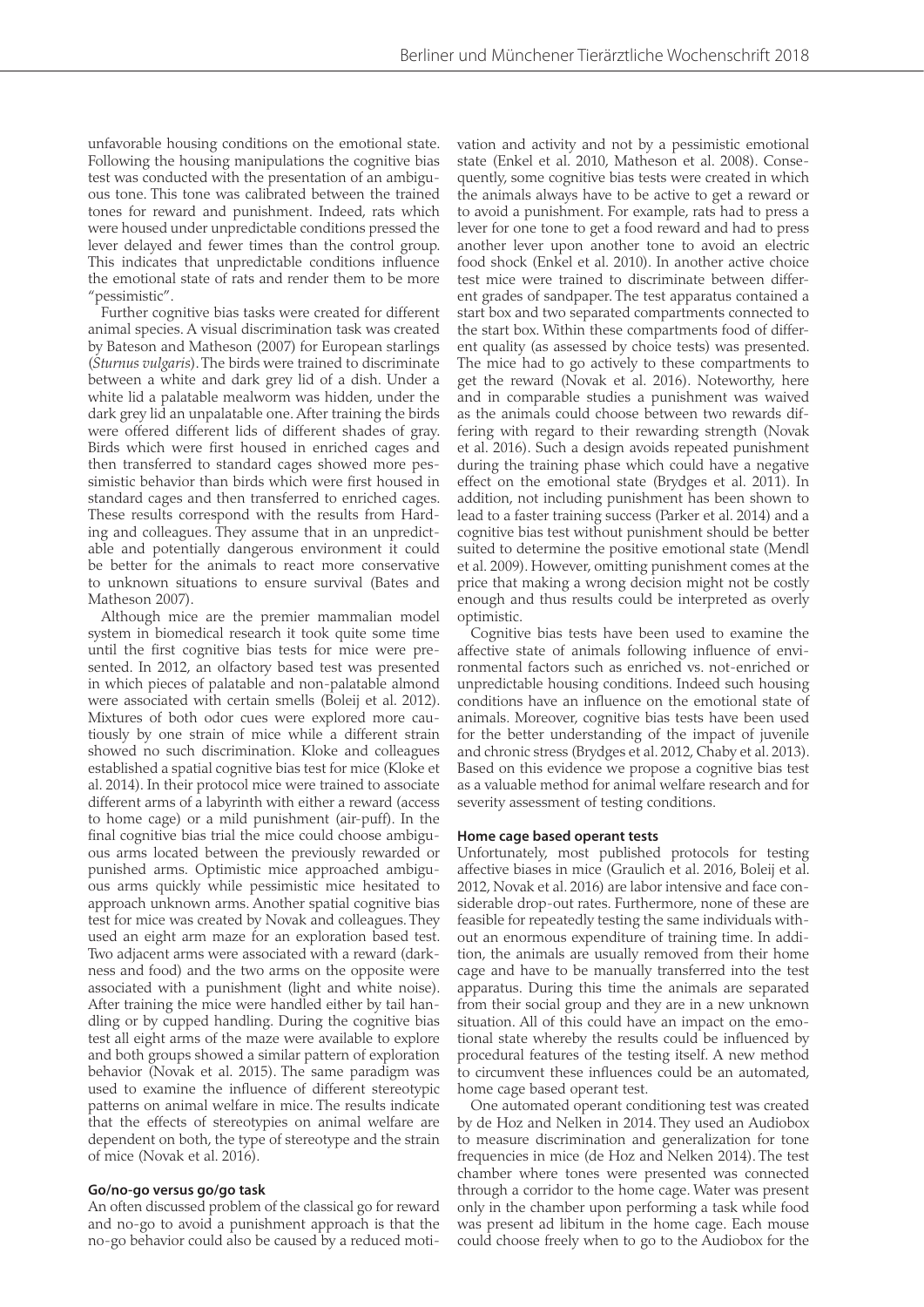task and to get access to water, thus there was no influence of the experimenter. Another automated operant conditioning system is the Psibox (Francis and Kanold 2017). This box allows training mice within two weeks independently and simultaneously in their home cage to receive water contingent upon an auditory detection task. It has been shown that Pavlovian conditioning to an auditory stimulus associated to a food reward in a home cage based design can be obtained even within 24 h (Wistuba et al. 2017).

Similar to home cage based operant conditioning systems, home cage based cognitive bias tests are needed to overcome many of the disadvantages of the test paradigms currently used. In contrast to traditional cognitive bias tests in which the animal has to be placed in a separate apparatus for a specific period of time, in an automated test this is not necessary. The animals can be trained in their home environment without being separated from their social group. In addition, the animals can more or less freely schedule when to conduct the test if the test system is connected with the home cage for the whole time of the experiment. This would allow the animals to be tested in their natural active phases according to their circadian rhythm. This in turn is likely to have a positive impact on the success of conditioning and shorten the training period. Additionally, an automated home cage "based" cognitive bias test system would reduce interference of the experimenter and the same animals could be tested multiple times with less expenditure of time, because the re-training can be carried out in the automated test system.

## **Conclusion**

The review discusses two main approaches to assess severity from an animal's point of view: Preference tests, which investigate the preference of the animals by asking them to choose one out of two or more options, and tests on emotional valence, which can monitor changes in the emotional state of the animal. Both approaches were already used in animal welfare related studies, for example, in the assessment of housing conditions. However, the full potential of these methods for severity assessment from an animal's point of view is still to be explored. Moreover, most cognitive bias tests focus on a shift to a more pessimistic like state following worsening the conditions an animal is living in. One intriguing approach would be to find out what changes can be made in order to shift cognitive bias towards a more optimistic future expectation in order to significantly improve animal welfare.

# **Conflict of interest**

The authors declare that they have no conflict of interest.

## **Ethical approval**

Not applicable (no original data derived from previously unpublished animal experimentation was included in this review).

# **Funding**

This work was funded by the DFG (FOR 2591; LE 2356/5- 1).

# **Authors contribution**

AH, PK, KD, and LL contributed to the design and implementation of the review, to the literature research, and to the writing of the manuscript.

# **References**

- **Ago A, Gonda T, Takechi M, Takeuchi T, Kawakami K (2002):** Preferences for paper bedding material of the laboratory mice. Exp Anim Tokyo 51: 157–161.
- **Angoa-Pérez M, Herrera-Mundo N, Kane MJ, Sykes CE, Anneken JH, Francescutti DM, Kuhn DM (2015):** Brain Serotonin Signaling Does Not Determine Sexual Preference in Male Mice. PLOS ONE 10: e0118603.
- **Arnold CE, and Estep DQ (1994):** Laboratory Caging Preferences in Golden-Hamsters (Mesocricetus-Auratus). Lab Anim-Uk 28: 232–238.
- **Asaba A, Kato M, Koshida N, Kikusui T (2015):** Determining Ultrasonic Vocalization Preferences in Mice using a Two-choice Playback Test. Journal of Visualized Experiments e53074–e53074.
- **Asaba A, Okabe S, Nagasawa M, Kato M, Koshida N, Osakada T, Mogi K, Kikusui T (2014):** Developmental Social Environment Imprints Female Preference for Male Song in Mice. PLoS ONE 9: e87186.
- **Atalayer D, Rowland NE (2011):** Comparison of voluntary and foraging running wheel activity on food demand in mice. Physiol Behav 102: 22–29.
- **Atalayer D, Rowland NE (2009):** Meal patterns of mice under systematically varying approach and unit costs for food in a closed economy. Physiol Behav 98: 85–93.
- **Bakker J, Honda S, Harada N, Balthazart J (2002):** Sexual Partner Preference Requires a Functional Aromatase (Cyp19) Gene in Male Mice. Horm Behav 42: 158–171.
- **Banjanin S, Mrosovsky N (2000):** Preferences of mice, *Mus musculus*, for different types of running wheel. Lab Anim-Uk 34: 313–318.
- Bateson M, Matheson S (2007): Performance on a categorisation task suggests that removal of environmental enrichment induces 'pessimism' in captive European starlings (Sturnus vulgaris). Animal Welfare 16: 33–36.
- **Baumans V, Schlingmann F, Vonck M, Lith HAV (2002):** Individually Ventilated Cages: Beneficial for Mice and Men? 41.
- **Belzung C, Griebel G (2001):** Measuring normal and pathological anxiety-like behaviour in mice: a review. Behav Brain Res 125: 141–149.
- **Bethell EJ (2015):** A "How-To" Guide for Designing Judgment Bias Studies to Assess Captive Animal Welfare. J Appl Anim Welf Sci 18 Suppl 1: S18–42.
- **Blom H, Van Tintelen G, Van Vorstenbosch C, Baumans V, Beynen A (1996):** Preferences of mice and rats for types of bedding material. Lab Anim-Uk 30: 234–244.
- **Blom HJM, Vanvorstenbosch CJAHV, Baumans V, Hoogervorst MJC, Beynen AC, Vanzutphen LFM (1992):** Description and Validation of a Preference Test System to Evaluate Housing Conditions for Laboratory Mice. Appl Anim Behav Sci 35: 67–82.
- **Bodden C, Richter SH, Schreiber RS, Kloke V, Gerß J, Palme R, Lesch K-P, Lewejohann L, Kaiser S, Sachser N (2015):** Benefits of adversity?! How life history affects the behavioral profile of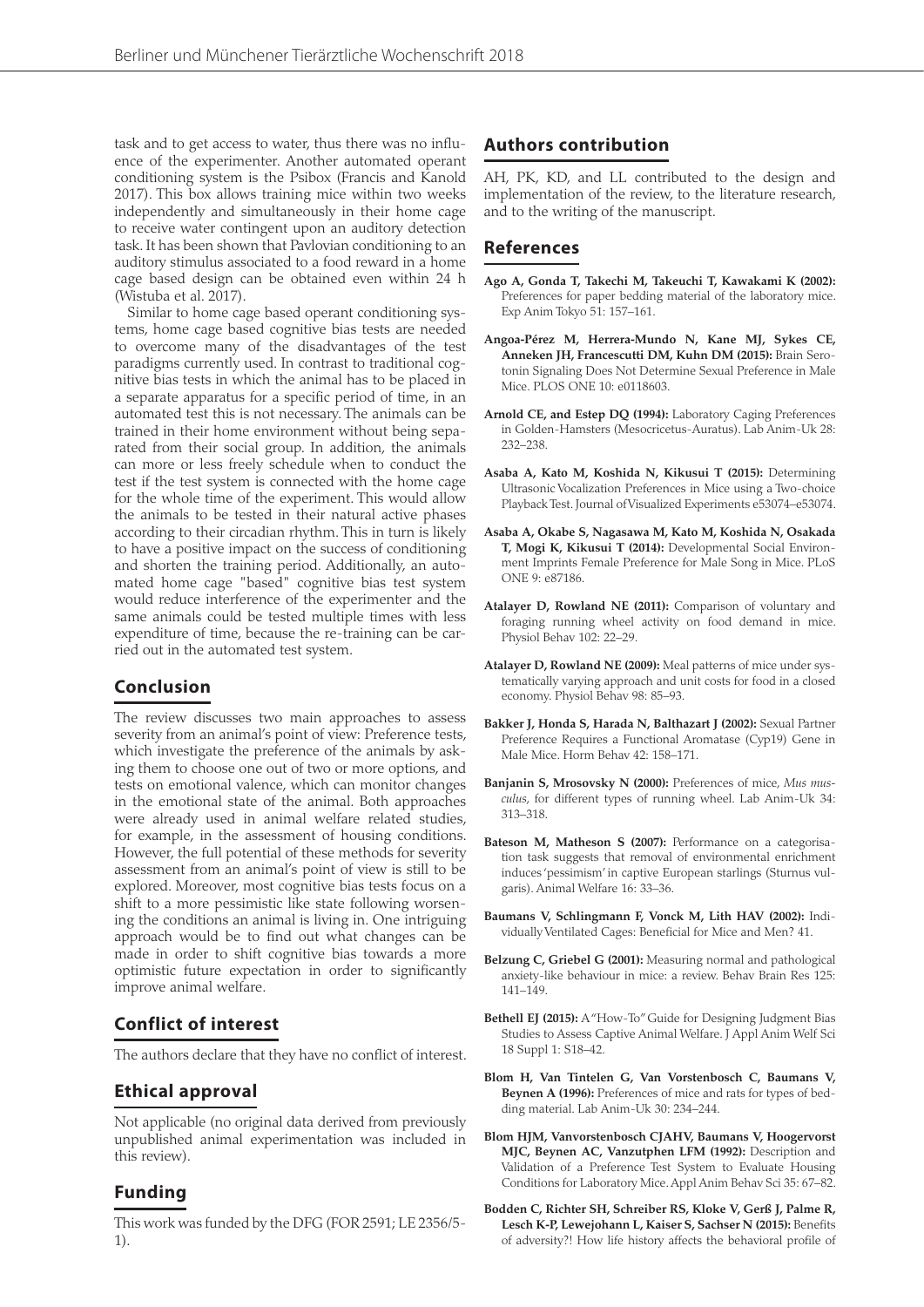mice varying in serotonin transporter genotype. Frontiers in behavioral neuroscience 9: 47.

- **Bodo C, Rissman EF (2007):** Androgen receptor is essential for sexual differentiation of responses to olfactory cues in mice. European Journal of Neuroscience 25: 2182–2190.
- **Bodo C, Rissman EF (2008):** The Androgen Receptor Is Selectively Involved in Organization of Sexually Dimorphic Social Behaviors in Mice. Endocrinology 149: 4142–4150.
- **Boleij H, Klooster Jvtt, Lavrijsen M, Kirchhoff S, Arndt SS, Ohl F (2012):** A test to identify judgement bias in mice. Behav Brain Res 233: 45–54.
- **Borlongan CV, Watanabe S (1994):** Failure to discriminate conspecifics in amygdaloid-lesioned mice. Pharmacology Biochemistry and Behavior 48: 677–680.
- **Brock O, Bakker J (2011):** Potential contribution of prenatal estrogens to the sexual differentiation of mate preferences in mice. Horm Behav 59: 83–89.
- **Brust V, Schindler PMPM, Lewejohann L (2015):** Lifetime development of behavioural phenotype in the house mouse (Mus musculus). Frontiers in Zoology 12: S17.
- **Brydges NM, Hall L, Nicolson R, Holmes MC, Hall J (2012):** The Effects of Juvenile Stress on Anxiety, Cognitive Bias and Decision Making in Adulthood: A Rat Model. PLoS ONE 7: e48143.
- **Brydges NM, Leach M, Nicol K, Wright R, Bateson M (2011):** Environmental enrichment induces optimistic cognitive bias in rats. Anim Behav 81: 169–175.
- **Buttigieg A, Flores O, Hernández A, Sáez-Briones P, Burgos H, Morgan C (2014):** Preference for high-fat diet is developed by young Swiss CD1 mice after short-term feeding and is prevented by NMDA receptor antagonists. Neurobiology of Learning and Memory 107: 13–18.
- **Carr WJ, Zunino PA, Landauer MR (1980):** Responses by young house mice (Mus musculus) to odors from stressed vs. nonstressed adult conspecifics. Bulletin of the Psychonomic Society 15: 419–421.
- **Carter MD, Shah CR, Muller CL, Crawley JN, Carneiro AMD, Veenstra-VanderWeele J (2011):** Absence of preference for social novelty and increased grooming in integrin  $\beta$ 3 knockout mice: Initial studies and future directions. Autism Research 4: 57–67.
- **Chaby LE, Cavigelli SA, White A, Wang K, Braithwaite VA (2013):** Long-term changes in cognitive bias and coping response as a result of chronic unpredictable stress during adolescence. Frontiers in Human Neuroscience 7: 328.
- **Chadman KK, Gong S, Scattoni ML, Boltuck SE, Gandhy SU, Heintz N, Crawley JN (2008):** Minimal aberrant behavioral phenotypes of neuroligin-3 R451C knockin mice. Autism Research 1: 147–158.
- **Choi C (2018):** The mazes with minds of their own. Nature 555: 127–128.
- **Cunningham CL, Gremel CM, Groblewski PA (2006a):** Druginduced conditioned place preference and aversion in mice. Nat Protoc 1: 1662–1670.
- **Cunningham CL, Patel P, Milner L (2006b):** Spatial location is critical for conditioning place preference with visual but not tactile stimuli. Behav Neurosci 120: 1115–1132.
- **Cunningham CL, Zerizef CL (2014):** Effects of combining tactile with visual and spatial cues in conditioned place preference. Pharmacol Biochem Behav 124: 443–450.

**Cutuli D, Caporali P, Gelfo F, Angelucci F, Laricchiuta D, Foti F, De Bartolo P, Bisicchia E, Molinari M, Vecchioli SF, Petrosini**  **L (2015):** Pre-reproductive maternal enrichment influences rat maternal care and offspring developmental trajectories: behavioral performances and neuroplasticity correlates. Frontiers in Behavioral Neuroscience 9.

- **Dawkins M (1977):** Do hens suffer in battery cages? Environmental preferences and welfare. Anim Behav 25: 1034–1046.
- **Dawkins MS (2011):** From an animal's point of view: Motivation, fitness, and animal welfare. Behavioral and Brain Sciences 13:  $1 - 9$
- **de Hoz L, Nelken I (2014):** Frequency tuning in the behaving mouse: different bandwidths for discrimination and generalization. PloS one 9: e91676.
- **Deacon RMJ, Rawlins JNP (2006):** T-maze alternation in the rodent. Nat Protoc 1: 7–12.
- **Dickinson SD, Cunningham CL (1998):** Altered Ambient Temperature and Ethanol-Induced Conditioned Place Preference in Mice. Alcohol 16: 13–18.
- **Eklund A (1997):** The major histocompatibility complex and mating preferences in wild house mice (  $\langle$  i>mus domesticus $\langle$  /i> ). Behavioral Ecology 8: 630–634.
- **Eklund AC (1998):** Use of the MHC for mate choice in wild house mice (Mus domesticus). Genetica 104: 245–248.
- **Enkel T, Gholizadeh D, von Bohlen und Halbach O, Sanchis-Segura C, Hurlemann R, Spanagel R, Gass P, Vollmayr B (2010):** Ambiguous-Cue Interpretation is Biased Under Stressand Depression-Like States in Rats. Neuropsychopharmacology 35: 1008–1015.
- **Fitchett AE, Barnard CJ, Cassaday HJ (2006):** There's no place like home: Cage odours and place preference in subordinate CD-1 male mice. Physiology & Behavior 87: 955–962.
- **Francis NA, Kanold PO (2017):** Automated Operant Conditioning in the Mouse Home Cage. Frontiers in Neural Circuits 11: 10.
- **Freet CS, Arndt A, Grigson PS (2013):** Compared with DBA/2J mice, C57BL/6J mice demonstrate greater preference for saccharin and less avoidance of a cocaine-paired saccharin cue. Behavioral neuroscience 127: 474–484.
- **Freymann J, Tsai P-P, Stelzer H, Hackbarth H (2015):** The amount of cage bedding preferred by female BALB/c and C57BL/6 mice. Lab animal 44: 17.
- **Freymann J, Tsai P-P, Stelzer H, Hackbarth H (2017):** The impact of bedding volumes on laboratory mice. Appl Anim Behav Sci 186: 72–79.
- **Frick KM, Stillner ET, Berger-Sweeney J (2000):** Mice are not little rats: Species differences in a one-day water maze task. Neuroreport 11: 3461–3465.
- **Fujita M, Tanimura T (2011):** Drosophila Evaluates and Learns the Nutritional Value of Sugars. Curr Biol 21: 751–755.
- **Galea LA, Wide JK, Paine TA, Holmes MM, Ormerod BK, Floresco SB (2001):** High levels of estradiol disrupt conditioned place preference learning, stimulus response learning and reference memory but have limited effects on working memory. Behav Brain Res 126: 115–126.
- **Ganem G, Litel C, Lenormand T (2008):** Variation in mate preference across a house mouse hybrid zone. Heredity 100: 594–601.
- **Garcia J, Koelling RA (1966):** Relation of cue to consequence in avoidance learning. Psychonomic science 4: 123–124.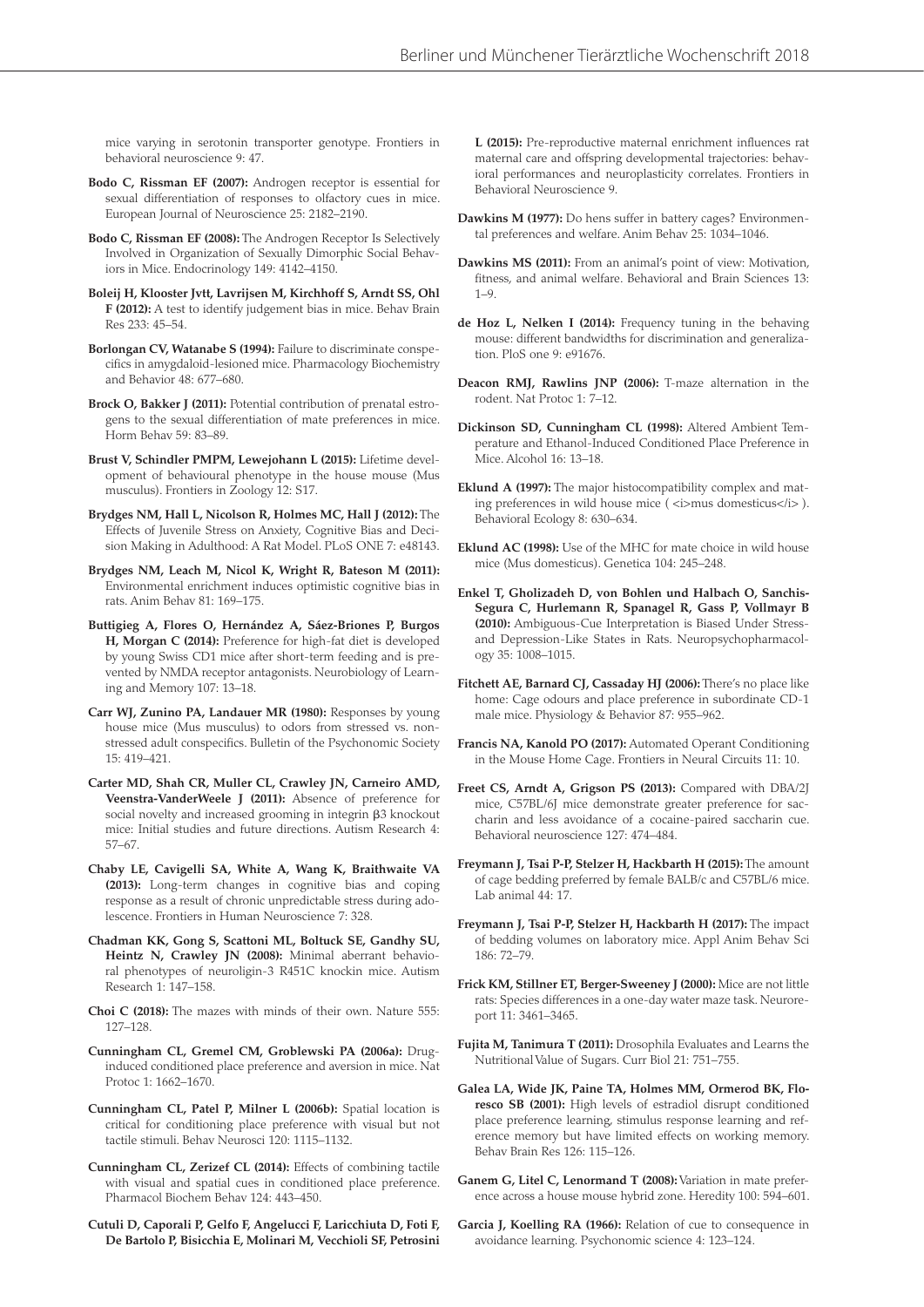- **Gaskill BN, Gordon CJ, Pajor EA, Lucas JR, Davis JK, Garner JP (2012):** Heat or Insulation: Behavioral Titration of Mouse Preference for Warmth or Access to a Nest. PLoS ONE 7: e32799.
- **Gaskill BN, Rohr SA, Pajor EA, Lucas JR, Garner JP (2011):** Working with what you've got: Changes in thermal preference and behavior in mice with or without nesting material. J Thermal Biol 36: 193–199.
- **Gaskill BN, Rohr SA, Pajor EA, Lucas JR, Garner JP (2009):** Some like it hot: Mouse temperature preferences in laboratory housing. Appl Anim Behav Sci 116: 279–285.
- **Godbey T, Gray G, Jeffery D (2011):** Cage-change interval preference in mice. Lab Animal 40: 225–230.
- **Gonzalez-Liencres C, Juckel G, Tas C, Friebe A, Brüne M (2014):** Emotional contagion in mice: The role of familiarity. Behav Brain Res 263: 16–21.
- **Graulich DM, Kaiser S, Sachser N, Richter SH (2016):** Looking on the bright side of bias—Validation of an affective bias test for laboratory mice. Appl Anim Behav Sci 181: 173–181.
- **Gygax L (2014):** The A to Z of statistics for testing cognitive judgement bias. Anim Behav 95: 59–69.
- **Harding CF (1981):** Social Modulation of Circulating Hormone Levels in the Male. American Zoologist 21: 223–231.
- **Harding EJ, Paul ES, Mendl M (2004):** Cognitive bias and affective state. Nature 427: 312.
- **Hayashi S (1979):** A role of female preputial glands in social behavior of mice. Physiology & Behavior 23: 967–969.
- **Herrmann E, Call J (2012):** Are there geniuses among the apes? Philosophical transactions of the Royal Society of London Series B, Biological sciences 367: 2753–2761.
- **Hilderbrand ER, Lasek AW (2014):** Sex differences in cocaine conditioned place preference in C57BL/6J mice. NeuroReport 25: 105–109.
- **Hohoff C, Gorji A, Kaiser S, Willscher E, Korsching E, Ambrée O, Arolt V, Lesch K-PPK-P, Sachser N, Deckert J, Lewejohann L (2013):** Effect of Acute Stressor and Serotonin Transporter Genotype on Amygdala First Wave Transcriptome in Mice. PloS one 8: e58880.
- **Holmes A, Wrenn C, Harris A, Thayer K, Crawley J (2002):** Behavioral profiles of inbred strains on novel olfactory, spatial and emotional tests for reference memory in mice. Genes, Brain and Behavior 1: 55–69.
- **Inman-Wood SL, Williams MT, Morford LL, Vorhees CV (2000):** Effects of prenatal cocaine on Morris and Barnes maze tests of spatial learning and memory in the offspring of C57BL/6J mice. Neurotoxicology and teratology 22: 547–557.
- **Ise Y, Mori T, Katayama S, Suzuki T, Wang T-C (2014):** Genetic Background Influences Nicotine-induced Conditioned Place Preference and Place Aversion in Mice. Journal of Nippon Medical School 81: 53–56.
- Johnson C, Wilbrecht L (2011): Juvenile mice show greater flexibility in multiple choice reversal learning than adults. Dev Cogn Neuros-Neth 1: 540–551.
- **Kaidanovich-Beilin O, Lipina T, Vukobradovic I, Roder J, Woodgett JR (2011):** Assessment of Social Interaction Behaviors. Journal of Visualized Experiments e2473–e2473.
- **Kaikaew K, Steenbergen J, Themmen APN, Visser JA, Grefhorst A (2017):** Sex difference in thermal preference of adult mice does not depend on presence of the gonads. Biology of Sex Differences 8: 24.
- **Karabeg MMM, Grauthoff S, Kollert SYSY, Weidner M, Heiming RSRS, Jansen F, Popp S, Kaiser S, Lesch K-PPK-P, Sachser N, Schmitt AG, Lewejohann L (2013):** 5-HTT deficiency affects neuroplasticity and increases stress sensitivity resulting in altered spatial learning performance in the Morris water maze but not in the Barnes maze. PloS one 8: e78238.
- **Kavaliers M, Wiebe JP, Galea LAM (1994):** Male preference for the odors of estrous female mice is enhanced by the neurosteroid 3a-hydroxy-4-pregnen-20-one (3aHP). Brain Research 646: 140–144.
- **Kawakami K, Shimosaki S, Tongu M, Kobayashi Y, Nabika T, Nomura M, Yamada T (2007):** Evaluation of bedding and nesting materials for laboratory mice by preference tests. Exp Anim Tokyo 56: 363–368.
- **Kawakami K, Xiao B, Ohno R, Ferdaus MZ, Tongu M, Yamada K, Yamada T, Nomura M, Kobayashi Y, Nabika T (2012):** Color Preferences of Laboratory Mice for Bedding Materials: Evaluation Using Radiotelemetry. Exp Anim Tokyo 61: 109–117.
- **Kent K, Arientyl V, Khachatryan MM, Wood RI (2013):** Oxytocin Induces a Conditioned Social Preference in Female Mice. Journal of Neuroendocrinology 25: 803–810.
- **Kent K, Butler K, and Wood RI (2014):** Ethanol induces conditioned social preference in male mice. Alcoholism: Clinical and Experimental Research 38: 1184–1192.
- **Keubler L, Tolba R, Bleich A, Häger C (2018):** Pulling all the strings: A short essay on parameters of severity assessment in 6 laboratory animals. Berl Munch Tierarztl Wochenschr eingereicht (dieses Heft)!
- **Kirchner J, Hackbarth H, Stelzer HD, Tsai PP (2012):** Preferences of group-housed female mice regarding structure of softwood bedding. Lab Anim-Uk 46: 95–100.
- **Kirkden RD, Pajor EA (2006):** Using preference, motivation and aversion tests to ask scientific questions about animals' feelings. Appl Anim Behav Sci 100: 29–47.
- **Kliethermes CL, Crabbe JC (2006):** Genetic independence of mouse measures of some aspects of novelty seeking. Proceedings of the National Academy of Sciences of the United States of America 103: 5018–5023.
- **Kloke V, Schreiber RSRS, Bodden C, Möllers J, Ruhmann H, Kaiser S, Lesch K-PPK-P, Sachser N, Lewejohann L (2014):** Hope for the best or prepare for the worst? Towards a spatial cognitive bias test for mice. PloS one 9: e105431.
- **Koek W (2016):** Morphine-induced conditioned place preference and effects of morphine pre-exposure in adolescent and adult male C57BL/6J mice. Psychopharmacology 233: 2015–2024.
- **Koizumi M, Cagniard B, Murphy NP (2009):** Endogenous nociceptin modulates diet preference independent of motivation and reward. Physiology & Behavior 97: 1–13.
- **Koolhaas JM, Korte SM, De Boer SF, Van Der Vegt BJ, Van Reenen CG, Hopster H, De Jong IC, Ruis MAW, Blokhuis HJ (1999):** Coping styles in animals: current status in behavior and stress-physiology. Neuroscience & Biobehavioral Reviews 23: 925–935.
- **Korte SM, Olivier B, Koolhaas JM (2007):** A new animal welfare concept based on allostasis. Physiol Behav 92: 422–428.
- **La Mela I, Latagliata EC, Patrono E, Puglisi-Allegra S, Ventura R (2010):** Olfactory priming reinstates extinguished chocolateinduced conditioned place preference. Appetite 54: 237–240.
- **Latour Y, Perriat-Sanguinet M, Caminade P, Boursot P, Smadja CM, Ganem G (2014):** Sexual selection against natural hybrids may contribute to reinforcement in a house mouse hybrid zone. Proceedings Biological sciences 281: 20132733.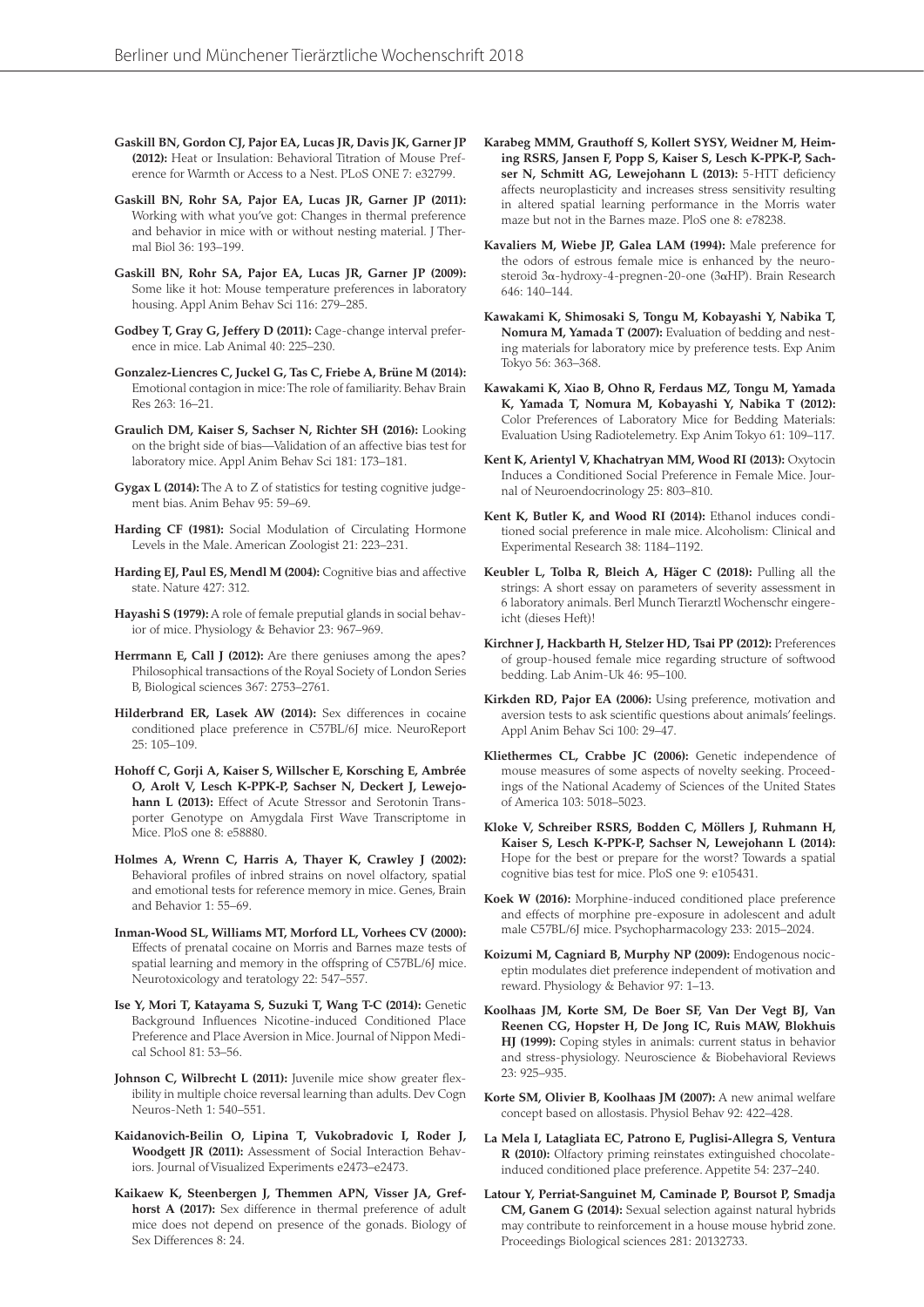- **Lee AC, He J, Ma M (2011):** Olfactory marker protein is critical for functional maturation of olfactory sensory neurons and development of mother preference. The Journal of neuroscience : the official journal of the Society for Neuroscience 31: 2974–2982.
- **Lewejohann L, Sachser N. (2000):** Evaluation of Different Housing Conditions for Male Laboratory Mice by Means of Preference Tests. KTBL SCHRIFT 170–177
- **Lewejohann L, Kloke V, Heiming RS, Jansen F, Kaiser S, Schmitt A, Lesch KP, Sachser N (2010):** Social status and dayto-day behaviour of male serotonin transporter knockout mice. Behav Brain Res 211: 220–228.
- **Lewon M, Hayes LJ (2015):** The effect of the magnitude of the food deprivation motivating operation on free operant preference in mice. Behavioural Processes 115: 135–142.
- **Lin SK, Pan WH, Yeh PH (2007):** Prefrontal dopamine efflux during exposure to drug-associated contextual cues in rats with prior repeated methamphetamine. Brain Res Bull 71: 365–371.
- **Linnenbrink M, von Merten S (2017):** No speed dating please! Patterns of social preference in male and female house mice. Frontiers in Zoology 14: 38.
- **Lister RG (1987):** The use of a plus-maze to measure anxiety in the mouse. Psychopharmacology 92: 180–185.
- **Liu Y, Jiang Ya, Si Y, Kim J-Y, Chen Z-F, Rao Y (2011):** Molecular regulation of sexual preference revealed by genetic studies of 5-HT in the brains of male mice. Nature 472: 95–99.
- **Macbeth AH, Edds JS, Young WS (2009):** Housing conditions and stimulus females: a robust social discrimination task for studying male rodent social recognition. Nat Protoc 4: 1574–1581.
- **Manser CE, Broom DM, Overend P, Morris TH (1998):** Operant studies to determine the strength of preference in laboratory rats for nest-boxes and nesting materials. Lab Anim-Uk 32: 36–41.
- **Manser CE, Elliott H, Morris TH, Broom DM (1996):** The use of a novel operant test to determine the strength of preference for flooring in laboratory rats. Lab Anim-Uk 30: 1–6.
- **Martin L, Iceberg E (2015):** Quantifying Social Motivation in Mice Using Operant Conditioning. Journal of Visualized Experiments e53009–e53009.
- **Martin L, Sample H, Gregg M, Wood C (2014):** Validation of operant social motivation paradigms using BTBR T+tf/J and C57BL/6J inbred mouse strains. Brain and Behavior 4: 754–764.
- **Matheson SM, Asher L, Bateson M (2008):** Larger, enriched cages are associated with 'optimistic' response biases in captive European starlings (Sturnus vulgaris). Appl Anim Behav Sci 109: 374–383.
- **Means LW, Alexander SR, Oneal MF (1992):** Those Cheating Rats - Male and Female Rats Use Odor Trails in a Water-Escape Working Memory Task. Behav Neural Biol 58: 144–151.
- **Mendl M, Burman OHP, Parker RMA, Paul ES (2009):** Cognitive bias as an indicator of animal emotion and welfare: Emerging evidence and underlying mechanisms. Appl Anim Behav Sci 118: 161–181.
- **Moehring F, O'Hara CL, Stucky CL (2016):** Bedding Material Affects Mechanical Thresholds, Heat Thresholds, and Texture Preference. The Journal of Pain 17: 50–64.
- **Morgan K, Meredith J, Kuo J-YA, Bilkey DK, McLennan IS (2011):** The sex bias in novelty preference of preadolescent mouse pups may require testicular Müllerian inhibiting substance. Behav Brain Res 221: 304–306.
- **Morris R (1984):** Developments of a water-maze procedure for studying spatial learning in the rat. Journal of Neuroscience Methods 11: 47–60.
- **Moy SS, Nadler JJ, Perez A, Barbaro RP, Johns JM, Magnuson TR, Piven J, Crawley JN (2004):** Sociability and preference for social novelty in five inbred strains: an approach to assess autistic-like behavior in mice. Genes, Brain and Behavior 3: 287–302.
- **Musolf K, Meindl S, Larsen AL, Kalcounis-Rueppell MC, Penn DJ (2015):** Ultrasonic Vocalizations of Male Mice Differ among Species and Females Show Assortative Preferences for Male Calls. PLOS ONE 10: e0134123.
- **Novak J, Bailoo JD, Melotti L, Rommen J, Würbel H (2015):** An exploration based cognitive bias test for mice: effects of handling method and stereotypic behaviour. PloS one 10: e0130718.
- **Novak J, Stojanovski K, Melotti L, Reichlin T, Palme R, Würbel H (2016):** Effects of stereotypic behaviour and chronic mild stress on judgement bias in laboratory mice. Appl Anim Behav Sci 174: 162–172.
- **Okuda S, Roozendaal B, McGaugh JL (2004):** Glucocorticoid effects on object recognition memory require training-associated emotional arousal. Proc Natl Acad Sci U S A 101: 853–858.
- **Olton DS, Collison C (1979):** Intramaze Cues and Odor Trails Fail to Direct Choice Behavior on an Elevated Maze. Anim Learn Behav 7: 221–223.
- **Orsini C, Ventura R, Lucchese F, Puglisi-Allegra S, Cabib S (2002):** Predictable stress promotes place preference and low mesoaccumbens dopamine response. Physiology & Behavior 75: 135–141.
- **Otobe T, Makino J (2004):** Impulsive choice in inbred strains of mice. Behavioural Processes 67: 19–26.
- Panksepp J (2011): The basic emotional circuits of mammalian brains: do animals have affective lives? Neuroscience & Biobehavioral Reviews 35: 1791–1804.
- **Parker RMA, Paul ES, Burman OHP, Browne WJ, Mendl M (2014):** Housing conditions affect rat responses to two types of ambiguity in a reward–reward discrimination cognitive bias task. Behav Brain Res 274: 73–83.
- **Patterson-Kane EC, Harper DN, Hunt M (2001):** The cage preferences of laboratory rats. Lab Anim-Uk 35: 74–79.
- **Pearson BL, Defensor EB, Blanchard DC, Blanchard RJ (2010):** C57BL/6J mice fail to exhibit preference for social novelty in the three-chamber apparatus. Behav Brain Res 213: 189–194.
- **Pierman S, Tirelli E, Douhard Q, Baum MJ, Bakker J (2006):** Male aromatase knockout mice acquire a conditioned place preference for cocaine but not for contact with an estrous female. Behav Brain Res 174: 64–69.
- **Pioli EY, Gaskill BN, Gilmour G, Tricklebank MD, Dix SL, Bannerman D, Garner JP (2014):** An automated maze task for assessing hippocampus-sensitive memory in mice. Behav Brain Res 261: 249–257.
- **Pomerantz SM, Nunez AA, Jay Bean N (1983):** Female behavior is affected by male ultrasonic vocalizations in house mice. Physiology & Behavior 31: 91–96.
- **Prus AJ, James JR, Rosecrans JA (2009):** Conditioned Place Preference. In: JJ Buccafusco (Ed.), Frontiers in neuroscience. Methods of behavioral analysis in neuroscience (pp. 59–76). Boca Raton, FL, US: CRC Press.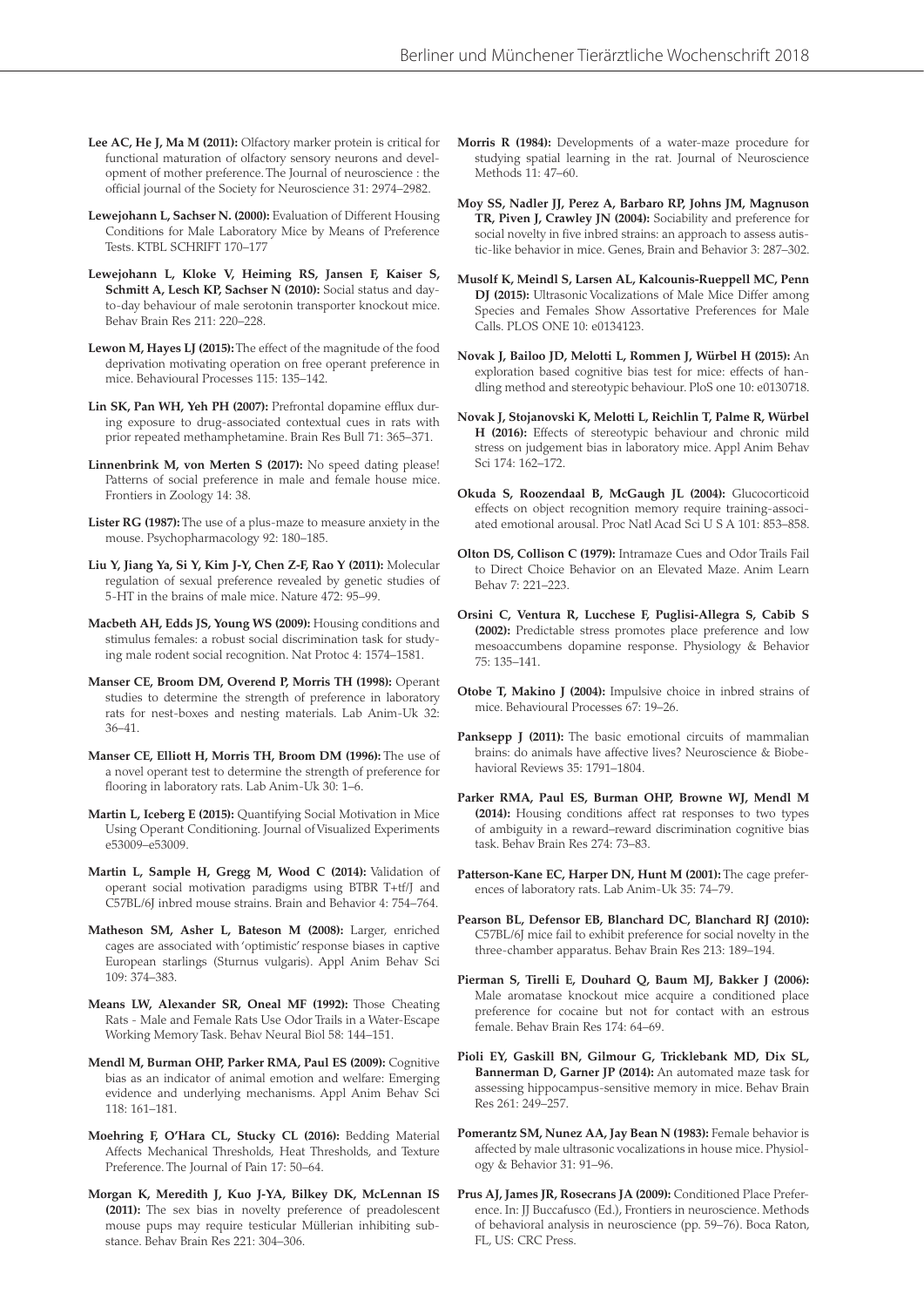- **Ras T, van de Ven M, Patterson-Kane EG, Nelson K (2002):** Rats' preferences for corn versus wood-based bedding and nesting materials. Lab Anim-Uk 36: 420–425.
- **Roughan JV, Coulter CA, Flecknell PA, Thomas HD, Sufka KJ (2014):** The Conditioned Place Preference Test for Assessing Welfare Consequences and Potential Refinements in a Mouse Bladder Cancer Model. PLoS ONE 9: e103362.
- **Roullet FI, and Crawley JN (2011):** Mouse Models of Autism: Testing Hypotheses About Molecular Mechanisms. Springer, Berlin, Heidelberg, p. 187–212.
- **Sakamoto K, Okahashi T, Matsumura S, Okafuji Y, Adachi S-i, Tsuzuki S, Inoue K, Fushiki T (2015):** The opioid system majorly contributes to preference for fat emulsions but not sucrose solutions in mice. Bioscience, Biotechnology, and Biochemistry 79: 658–663.
- **Schellino R, Trova S, Cimino I, Farinetti A, Jongbloets BC, Pasterkamp RJ, Panzica G, Giacobini P, De Marchis S, Peretto P (2016):** Opposite-sex attraction in male mice requires testosterone-dependent regulation of adult olfactory bulb neurogenesis. Scientific Reports 6: 36063.
- **Sclafani A (2007):** Fat and sugar flavor preference and acceptance in C57BL/6J and 129 mice: Experience attenuates strain differences. Physiology & Behavior 90: 602–611.
- **Seligman ME (1971):** Phobias and preparedness. Behavior therapy 2: 307–320.
- **Shah CR, Forsberg CG, Kang J-Q, Veenstra-VanderWeele J (2013):** Letting a Typical Mouse Judge Whether Mouse Social Interactions Are Atypical. Autism Research 6: 212–220.
- **Sherwin CM (2007):** The motivation of group-housed laboratory mice to leave an enriched laboratory cage. Anim Behav 73: 29–35.
- **Sherwin CM (2004):** The motivation of group-housed laboratory mice, Mus musculus, for additional space. Anim Behav 67: 711–717.
- **Sherwin CM (2003):** Social context affects the motivation of laboratory mice, Mus musculus, to gain access to resources. Anim Behav 66: 649–655.
- **Sherwin CM (1998):** The use and perceived importance of three resources which provide caged laboratory mice the opportunity for extended locomotion. Appl Anim Behav Sci 55: 353–367.
- **Sherwin CM, Glen EF (2003):** Cage colour preferences and effects of home cage colour on anxiety in laboratory mice. Anim Behav 66: 1085–1092.
- **Sherwin CM, Nicol CJ (1995):** Changes in Meal Patterning by Mice Measure the Cost Imposed by Natural Obstacles. Appl Anim Behav Sci 43: 291–300.
- **Soerensen DB, Moeller MR, Larsen LR (2009):** The Use of the Techniplast Mouse House ® in Four Strains of Mice. Scand J Lab Anim Sci 36: 179–183.
- **Sorge RE, Martin LJ, Isbester KA, Sotocinal SG, Rosen S, Tuttle AH, Wieskopf JS, Acland EL, Dokova A, Kadoura B, Leger P, Mapplebeck JC, McPhail M, Delaney A, Wigerblad G, Schumann AP, Quinn T, Frasnelli J, Svensson CI, Sternberg WF, Mogil JS (2014):** Olfactory exposure to males, including men, causes stress and related analgesia in rodents. Nat Methods 11: 629–632.
- **Stranahan AM (2011):** Similarities and differences in spatial learning and object recognition between young male C57Bl/6J mice and Sprague-Dawley rats. Behavioral neuroscience 125: 791.
- **Surinov BP, Zhovtun LP (2010):** Post-Stress Changes in the Attractiveness of Female Mouse Chemosignals to Intact Males. Neurosci Behav Physiol 40: 513–519.
- **Takeda M, Sawano S, Imaizumi M, Fushiki T (2001):** Preference for corn oil in olfactory-blocked mice in the conditioned place preference test and the two-bottle choice test. Life Sciences 69: 847–854.
- **Tamanini C, Giordano N, Chiesa F, Seren E (1983):** Plasma cortisol variations induced in the stallion by mating. Acta Endocrinologica 102: 447–450.
- **Tsai PP, Nagelschmidt N, Kirchner J, Stelzer HD, Hackbarth H (2012):** Validation of an automatic system (DoubleCage) for detecting the location of animals during preference tests. Lab Anim-Uk 46: 81–84.
- **Van de Weerd HA, Van Loo PLP, Van Zutphen LFM, Koolhaas JM, Baumans V (1997):** Preferences for nesting material as environmental enrichment for laboratory mice. Lab Anim-Uk 31: 133–143.
- **Van de Weerd HA, Van Loo PLP, Van Zutphen LFM, Koolhaas JM, Baumans V (1998):** Strength of preference for nesting material as environmental enrichment for laboratory mice. Appl Anim Behav Sci 55: 369–382.
- **Van Loo PLP, Blom HJM, Meijer MK, Baumans V (2005):** Assessment of the use of two commercially available environmental enrichments by laboratory mice by preference testing. Lab Anim-Uk 39: 58–67.
- **Van Loo PLP, de Groot AC, Van Zutphen BFM, Baumans V (2001):** Do Male Mice Prefer or Avoid Each Other's Company? Influence of Hierarchy, Kinship, and Familiarity. J Appl Anim Welf Sci 4: 91–103.
- **Van Loo PLP, Van de Weerd HA, Van Zutphen LFM, Baumans V (2004):** Preference for social contact versus environmental enrichment in male laboratory mice. Lab Anim-Uk 38: 178–188.
- **Vidal-Infer A, Arenas MC, Daza-Losada M, Aguilar MA, Miñarro J, Rodríguez-Arias M (2012):** High novelty-seeking predicts greater sensitivity to the conditioned rewarding effects of cocaine. Pharmacology Biochemistry and Behavior 102: 124– 132.
- **Wallace DG, Gorny B, Whishaw IQ (2002):** Rats can track odors, other rats, and themselves: implications for the study of spatial behavior. Behav Brain Res 131: 185–192.
- **Wang JL, Wang B, Chen W (2014):** Differences in cocaine-induced place preference persistence, locomotion and social behaviors between C57BL/6J and BALB/cJ mice. Dongwuxue Yanjiu 35: 426–435.
- **Watanabe S (2012):** Distress of mice induces approach behavior but has an aversive property for conspecifics. Behavioural Processes 90: 167–173.
- **Watanabe S (2014):** The dominant/subordinate relationship between mice modifies the approach behavior toward a cage mate experiencing pain. Behavioural Processes 103: 1–4.
- **Watanabe S (2013):** Preference for and Discrimination of Paintings by Mice. PLoS ONE 8: e65335.
- **Watanabe S, Shinozuka K, Kikusui T (2016):** Preference for and discrimination of videos of conspecific social behavior in mice. Animal Cognition 19: 523–531.
- **Wersinger SR, Rissman EF (2000):** Oestrogen Receptor  $\alpha$  is Essential for Female-Directed Chemo-Investigatory Behaviour but is not Required for the Pheromone-Induced Luteinizing Hormone Surge in Male Mice. Journal of Neuroendocrinology 12: 103–110.